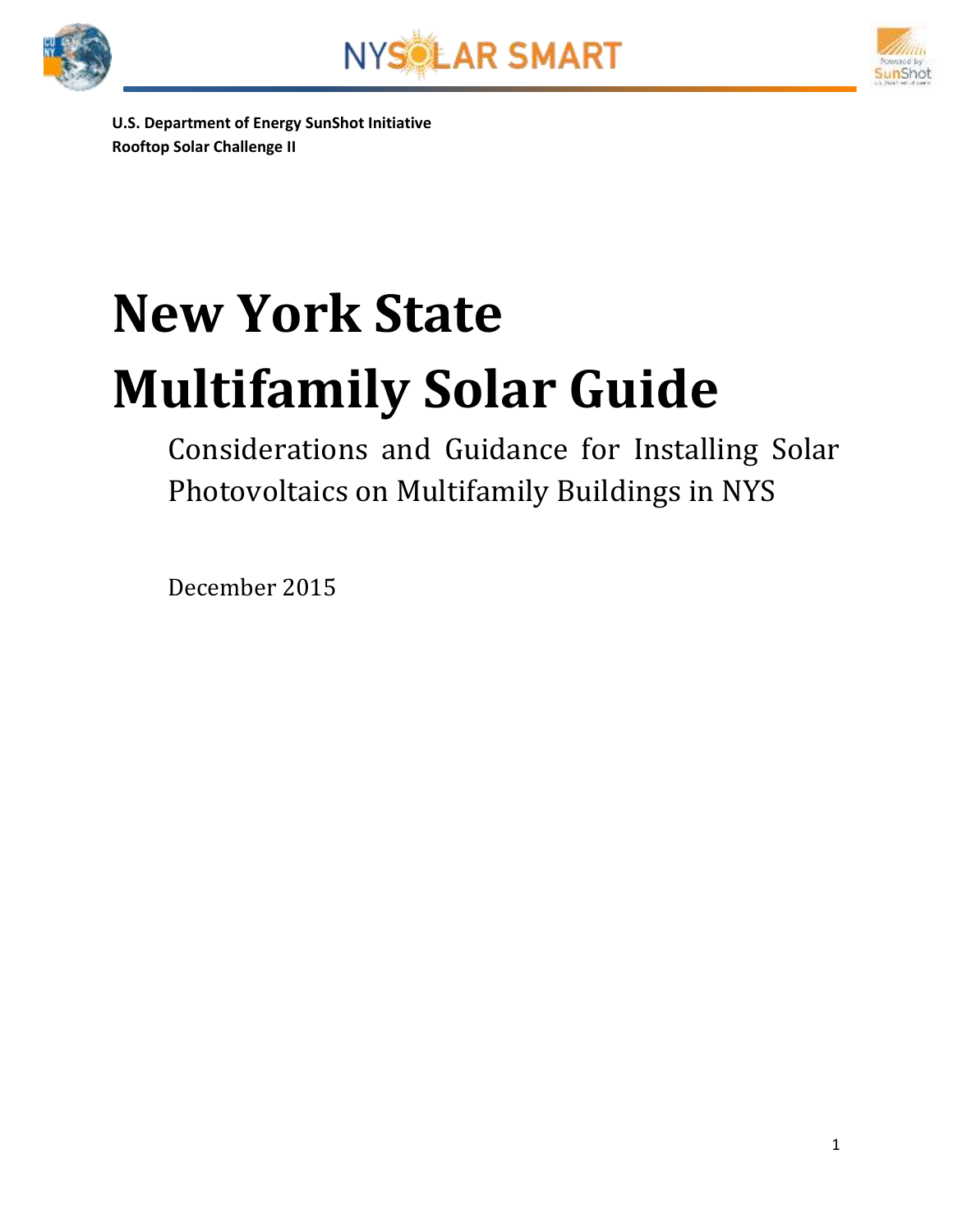## **Contents**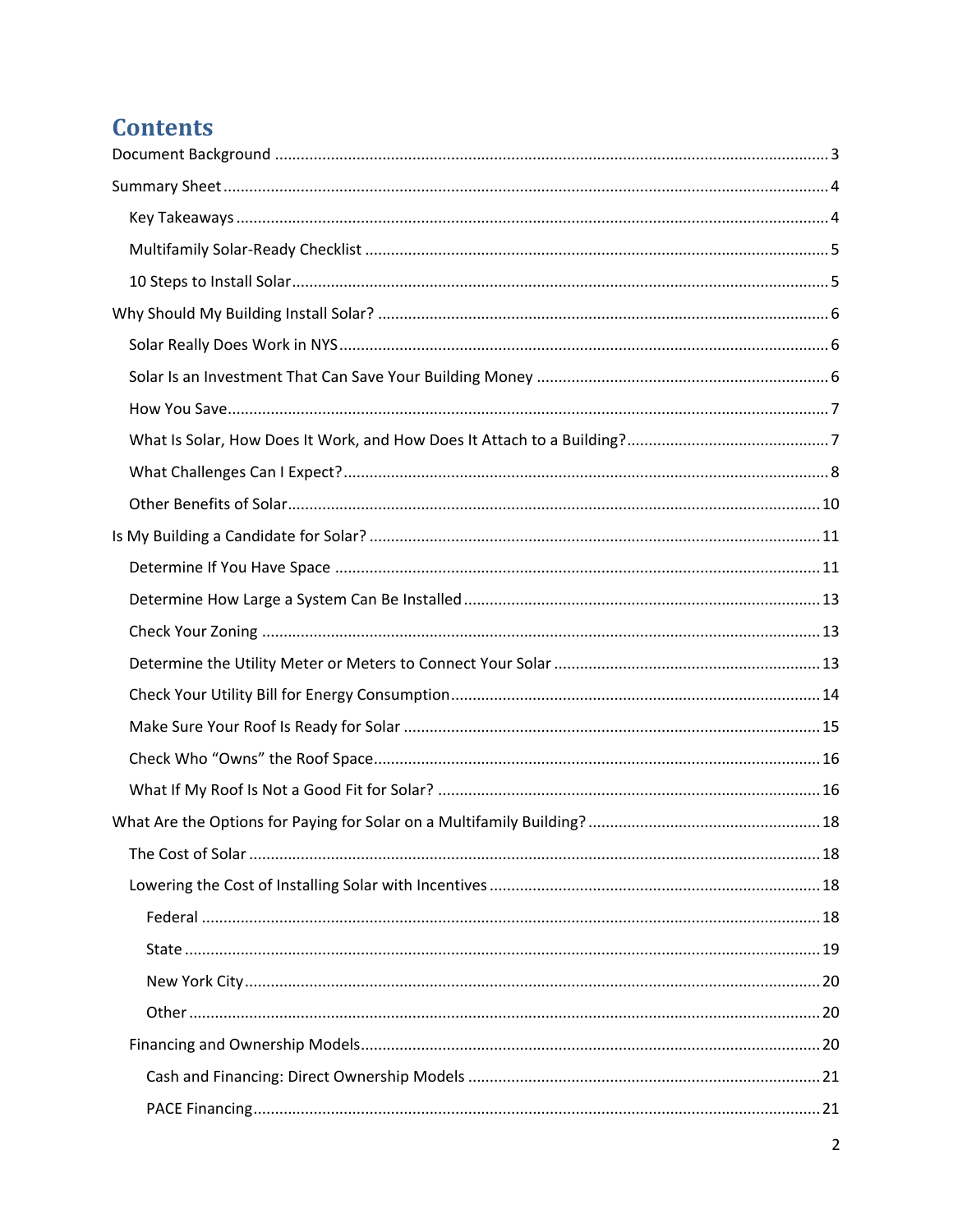## <span id="page-2-0"></span>**Document Background**

The City University of New York (CUNY), on behalf of New York City (NYC), created Action Area Working Groups in 2012 to improve the NYC solar market as part of the U.S. Department of Energy (DOE) SunShot 'Rooftop Solar Challenge I' program. The NYC Financing Options (FO) Working Group team is led by the NYC Mayor's Office of Sustainability (MOS) and the NYC Economic Development Corporation (NYC EDC), and coordinated by Sustainable CUNY's NYC Solar Ombudsmen with support from the University Director of Sustainability and additional Sustainable CUNY staff. Working Group members include the New York State Energy Research and Development Authority (NYSERDA), Solar One, and GRID Alternatives.

As part of the NYSolar Smart program, supported by the DOE's Rooftop Solar Challenge II (RSC II), the NYC FO WG developed a NYC Multifamily Solar Guide as a resource for residents, board members, property managers, and other multifamily building stakeholders who are interested in pursuing solar PV so they can understand the benefits of solar, what is required to install solar, and the steps for moving forward.

With the input of Energize NY and the NYS FO WG, the original guide has been altered and updated into this NYS Multifamily Solar Guide so that it is applicable across New York State with new sections on Energize NY PACE Finance. The goal is that this knowledge will streamline the interactions between solar installers and multifamily buildings, creating a more robust market in the sector that can maximize energy savings, environmental benefits, job growth, and local economic development.

**It is important to note that there are two types of solar: solar photovoltaic (PV) and solar thermal (sometimes called solar hot water). This guide focuses on solar PV**. For information on solar thermal, [visit CUNY's solar thermal roadmap](http://www.cuny.edu/about/resources/sustainability/solar-america/solarthermal.html).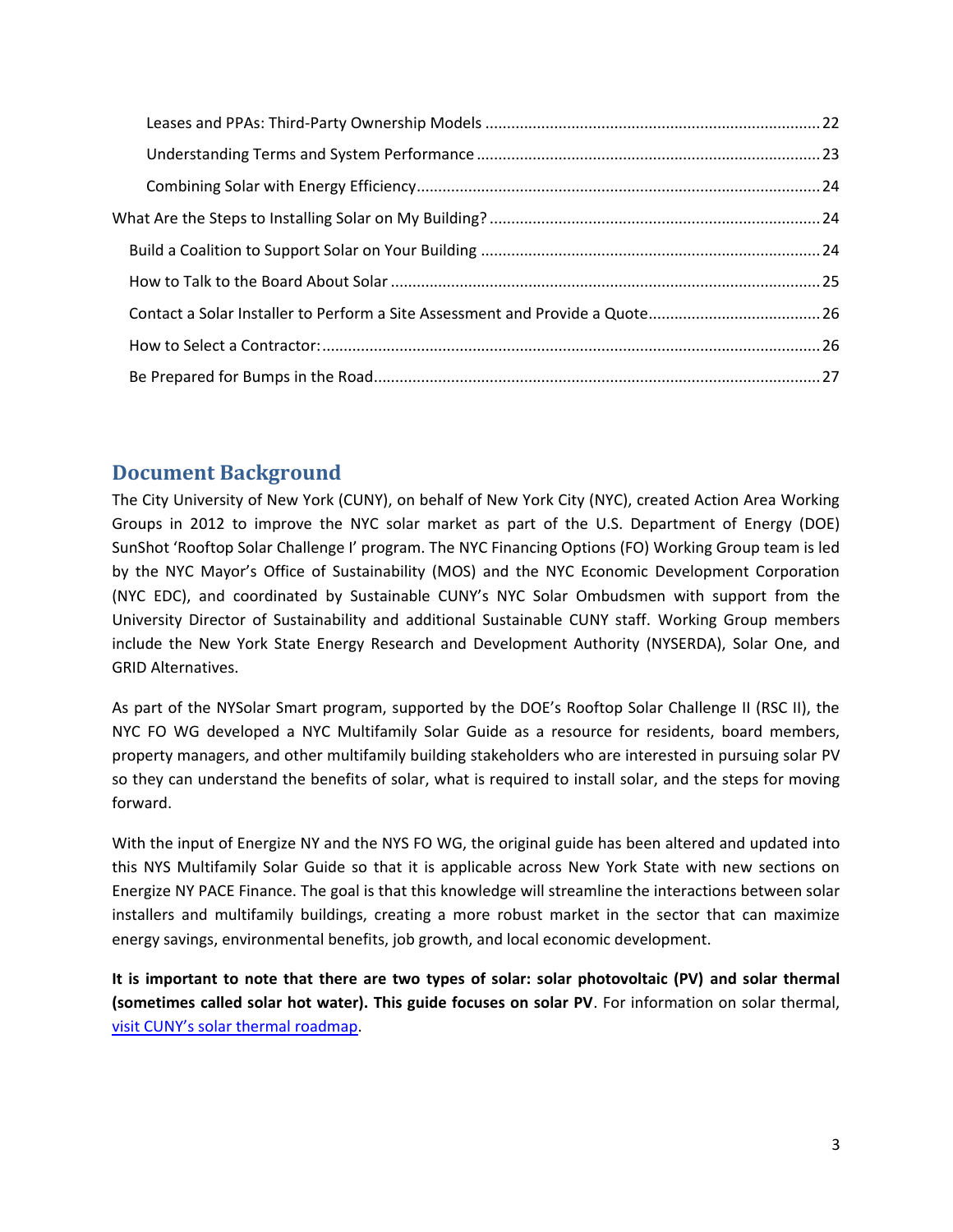## <span id="page-3-0"></span>**Summary Sheet**

## <span id="page-3-1"></span>**Key Takeaways**

- **There are two types of solar: solar photovoltaics (PV) and solar thermal (or hot water). This guide focuses on solar PV ("solar" going forward)**. For information on solar thermal, [click here.](http://www.cuny.edu/about/resources/sustainability/solar-america/solarthermal.html)
- Solar works in New York State. As of December 2015, the State has more than **520 megawatts of solar installed**, enough to power 75,000 homes.
- Solar systems on multifamily buildings can pay for themselves in **5-10 years** at current incentive levels, sometimes less, while **solar panel power production warranties typically last 25 years** – many panels function for 30+ years.
- **Solar systems can often be [financed](#page-19-2) for \$0 down**, through Property Assessed Clean Energy (PACE) financing via Energize NY PACE Finance, a loan, or third-party ownership via a lease or power purchase agreement.
- Current incentives and tax credits can **reduce the out-of-pocket costs by 80%**. The process of monetizing state and federal tax credits is more complicated for co-ops and condos than for single-family homes or private management companies, so a tax attorney should be consulted.
- Incentives and tax credits are scheduled to decline in the coming years, so **it can pay to install solar today rather than waiting for further price declines or technological advances**.
- Solar systems can be installed with 2 types of racking: roof-penetrating or ballasted non-roof**penetrating**. A contractor can discuss the options and how they may affect a roof warranty.
- It is important that your roof have at least **15 years of life left** before installing solar.
- **The space on your roof available for solar will be affected by 4 factors**: roof orientation, shading, roof obstructions, and local fire codes and zoning.
- **The electric metering configuration of your building can affect the potential size of a solar system**. Buildings with units individually metered by their utility will generally connect the system to the common meter to offset common electricity needs, such as elevators and lighting, but not consumption of individual units. A master or sub-metered building will be able to offset both common and individual electrical consumption. Utilizing microinverters can facilitate connection to multiple meters if the proper legal agreements are in place among residents to determine remuneration for project expenses.
- **The electric rate categorization (also called utility tariff) of your building's electric meter will significantly impact the potential savings and payback of solar.** Solar does not typically reduce [demand charges.](#page-13-0)
- **Going solar can be a complex process for co-ops and condos** because of board decision making and the challenge of monetizing tax credits – be prepared for ups and downs, but the economic and environmental payoffs can be well worth it.
- **Solar can be combined with energy efficiency to reduce the size of a solar system needed to offset your building's energy usage or to maximize the impact of your investment.** Energy efficiency can be combined with solar in Energize NY PACE Finance.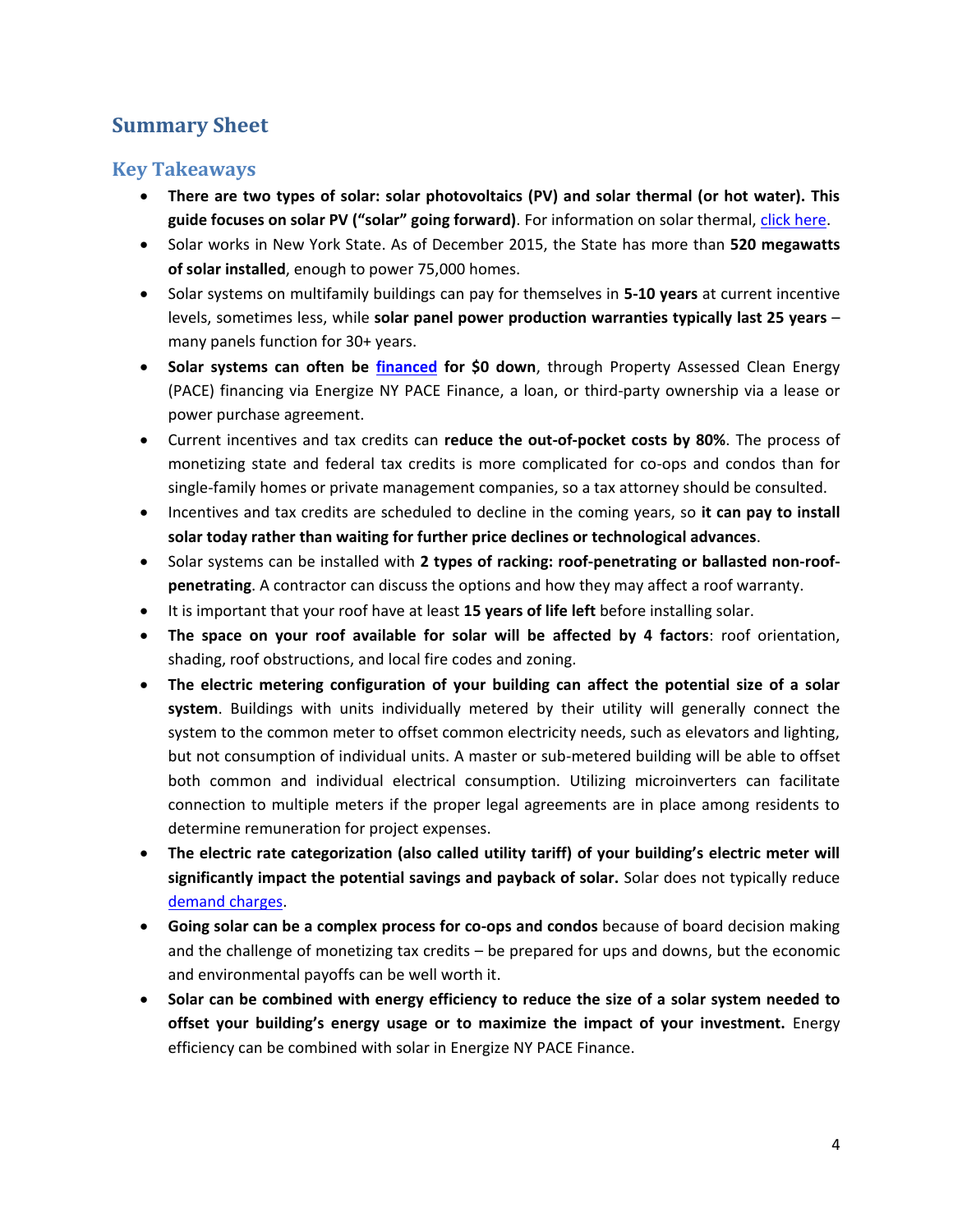## <span id="page-4-0"></span>**Multifamily Solar-Ready Checklist**

- $\checkmark$  Determine if you have space for a solar system and confirm suitability with a site assessment by a solar contractor
- $\checkmark$  Determine current metering arrangement (master, sub- or individually metered) and utility rate categorization
- $\checkmark$  Determine the annual energy load (kWh) for the electric meter(s) you will connect to the solar system. If expected solar production (kWh) exceeds 110% of annual electric load, ask a contractor about connecting to multiple meters or remote net metering
- $\checkmark$  Determine who controls the roof space and the process for receiving approval to install solar
- $\checkmark$  Make sure your roof has at least 15 years of life remaining
- $\checkmark$  Evaluate the building's ability to utilize tax credits and accelerated depreciation (MACRS)
- $\checkmark$  Evaluate the level of support for solar among the building's board/management and residents

## <span id="page-4-1"></span>**10 Steps to Install Solar**

- $\checkmark$  [Evaluate](#page-10-0) the building's solar potential (see Checklist above)
- $\checkmark$  Survey building support and identify solar champions among the board/management
- $\sqrt{\frac{Present}{P}}$  $\sqrt{\frac{Present}{P}}$  $\sqrt{\frac{Present}{P}}$  the case for solar to the board/management
- $\checkmark$  Gather energy bills and roof schematic drawings (if available), and [contact solar installers](#page-25-1)
- $\checkmark$  Receive remote and on-site evaluations from contractors to get at least 3 quotes
- $\checkmark$  Contact references from solar contractors
- $\checkmark$  Evaluate costs and financing options to [decide on direct ownership or third-party ownership](#page-19-2)
- $\checkmark$  Receive necessary board/management approvals to move forward
- $\checkmark$  Sign contract with selected solar installer
- $\checkmark$  The solar contractor files applications for incentives and permits; the installation moves forward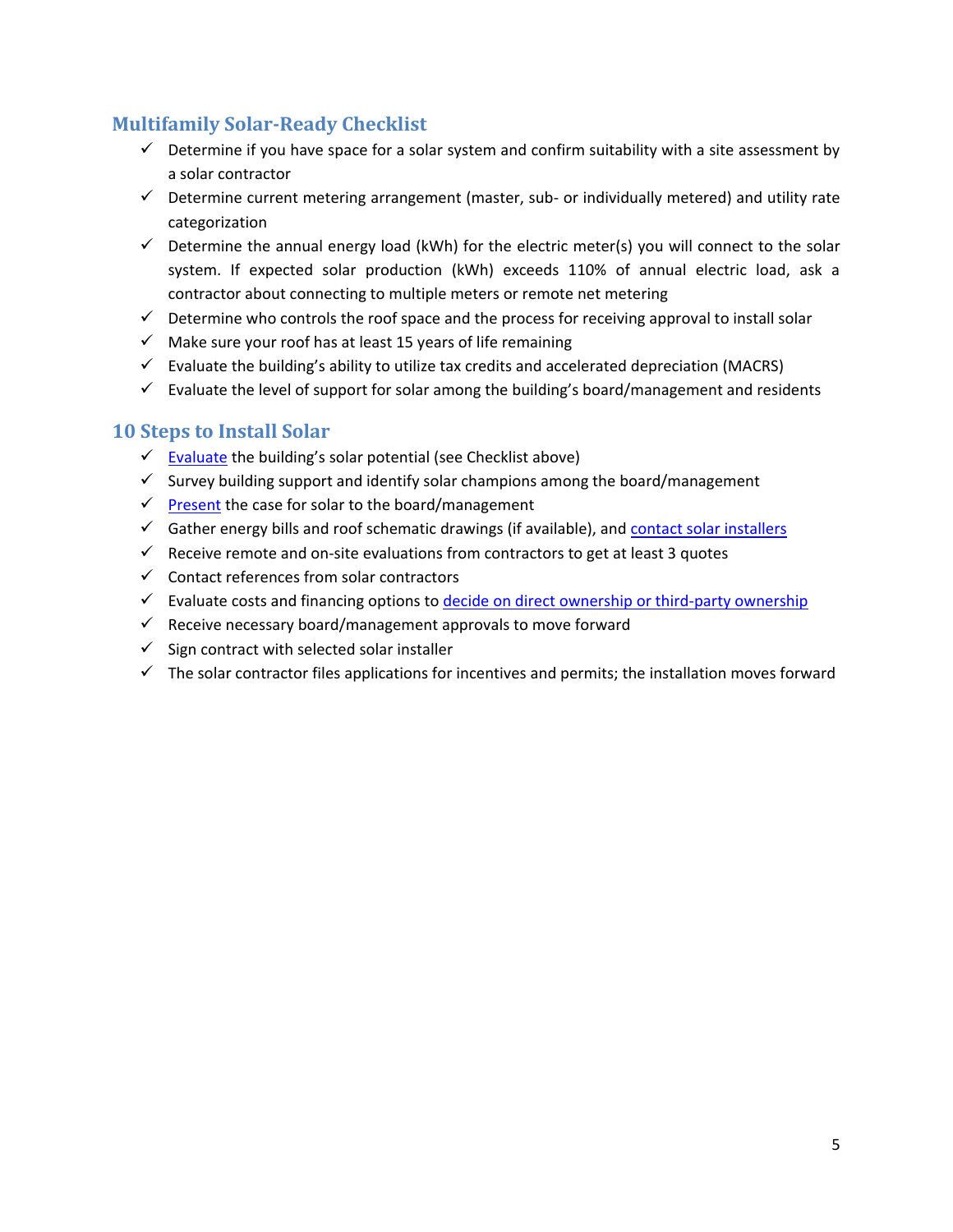## <span id="page-5-0"></span>**Why Should My Building Install Solar?**

## <span id="page-5-1"></span>**Solar Really Does Work in NYS**

It's no secret that New Yorkers pay a lot for electricity. In fact, New York State pays about 7 cents more per kilowatt-hour (kWh) than the national average, with some regions in the state paying among the highest in the country. As a result, with the availability of various [public incentives and tax credits,](#page-17-2) solar photovoltaic (PV) systems pay for themselves in just a few years by reducing the amount of expensive electricity that a building needs to purchase from the grid.

What about sunlight? New York is not known as one of the sunniest places in the country, but it receives more than enough sunlight to make solar a good investment. In fact, Germany has some of the highest levels of installed solar power in the world, and it receives far less sunlight than New York – even less than Seattle! Even in winter months, snow typically melts off solar panels quickly on its own and therefore does not significantly reduce solar performance.



As of December 2015, **New York State has installed more than 520 megawatts of solar power – enough to power 75,000 typical homes**. Those 520 megawatts are installed primarily on rooftops – over 23,000 of them so far. Moreover, solar has been growing exponentially in the state – roughly 60% per year. The state aims to have approximately 3 gigawatts (3,000 megawatts) installed by 2023.

## <span id="page-5-2"></span>**Solar Is an Investment That Can Save Your Building Money**

When purchasing a system, installing solar on your building's roof is just like any other investment. There is an upfront cost and over time you get your money back, eventually earning a return, in the form of reduced electricity bills. In most cases, **solar systems on multifamily buildings can pay for themselves in 5-10 years** at 2015 prices and incentive levels.

Currently, solar customers do not need to pay the entire cost of the solar system because there are [tax](#page-17-2)  [credits and other government incentives](#page-17-2) available that significantly reduce out-of-pocket costs. **The ability to utilize all of these incentives will significantly affect the payback period**. If all of them can be monetized, then the payback is often 5 years or fewer. But if the tax credits cannot be used fully because not enough co-op tenant shareholders or condominium management association members can absorb their share of the credit, then the payback will be longer. Without monetizing any credits, the payback can be upwards of 20 years. In recent years, the availability of [new forms of financing h](#page-19-2)as greatly increased the ability of multifamily buildings, particularly co-ops and condos, to pay for solar incrementally over time, rather than all at once. **This makes solar much more affordable, as it can be treated more like an operating expense than a capital investment.** Popular financing mechanisms include [Property Assessed Clean Energy \(PACE\) financing,](#page-20-1) third-party [ownership via](#page-21-0) solar leases and [power purchase agreements](#page-21-0) ("PPAs"), and [loans.](#page-20-0)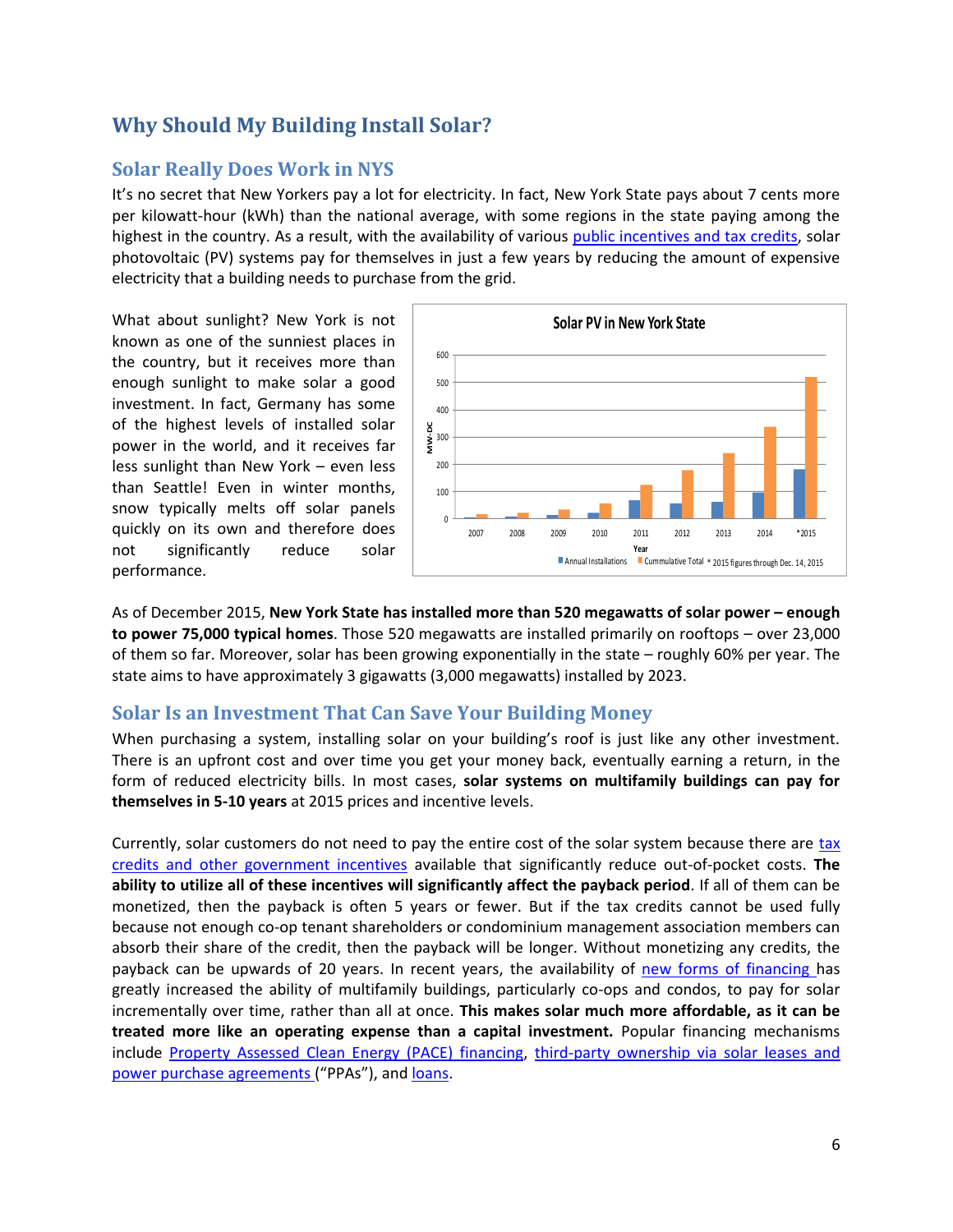#### <span id="page-6-0"></span>**How You Save**

Solar PV reduces a building's energy costs by producing electricity that can be used on site or exported back to the local electric grid. This reduces the amount of electricity that must be purchased from the utility. **After the initial investment in a solar array is recouped, the energy it generates is essentially free**.



**In the case of [systems owned by a third party](#page-21-0) via a lease or PPA, savings are achieved because the regular cost a building pays to the third party for solar energy is less than the cost a building would pay the utility for the same amount of energy from the grid**. This often allows immediate savings with \$0 down, although the total accumulated savings over the life of the solar system are not as great as with direct ownership via a cash purchase, Energize NY PACE Finance, or loan financing.

After a PV system is installed, the building will continue to purchase energy from the electrical grid as needed. This is essential because the energy output of the solar array will vary over the course of the year and throughout any given day, depending on the season and the weather. The solar array will not produce any electricity at night. Additionally, most multifamily buildings do not have enough roof space for a PV system that would power the entire building. The connection to the grid ensures the building will always have power (except during power outages), regardless of how much energy the solar PV produces.

If the solar array does produce more energy than can be used on site, it will be exported back to the grid, allowing the building to save through a process called "[net-metering.](http://www.cuny.edu/about/resources/sustainability/solar-america/installer-resources/CommercialNYSNetMeteringFAQ.pdf)" The building's energy meter monitors both the amount of solar energy produced and the energy consumed from the utility. On each monthly bill, the customer will pay for the difference, or net, of the energy consumed from the utility minus the energy the solar PV system produced. **In a given month, if the solar system produces more energy than the building consumes, the utility provides net-metering credits that can be used to offset energy usage from the utility in future months. You can think of it like rollover minutes on a phone plan.** Sustainable CUNY has net metering FAQ documents and an explanatory video [here.](http://www.cuny.edu/about/resources/sustainability/nyssolar/NYSNetMeteringAnalysis.html)

## <span id="page-6-1"></span>**What Is Solar, How Does It Work, and How Does It Attach to a Building?**

Solar Photovoltaic technology converts light from the sun into useable electricity. Solar photovoltaic (or simply, PV) panels are typically mounted to a building's roof, and absorb sunlight to generate electricity, which can be used to supply the energy needs of the building.

**Because solar PV systems have no moving parts and operate automatically, they are relativity simple in design and require minimal maintenance**. They are made up of 5 primary components: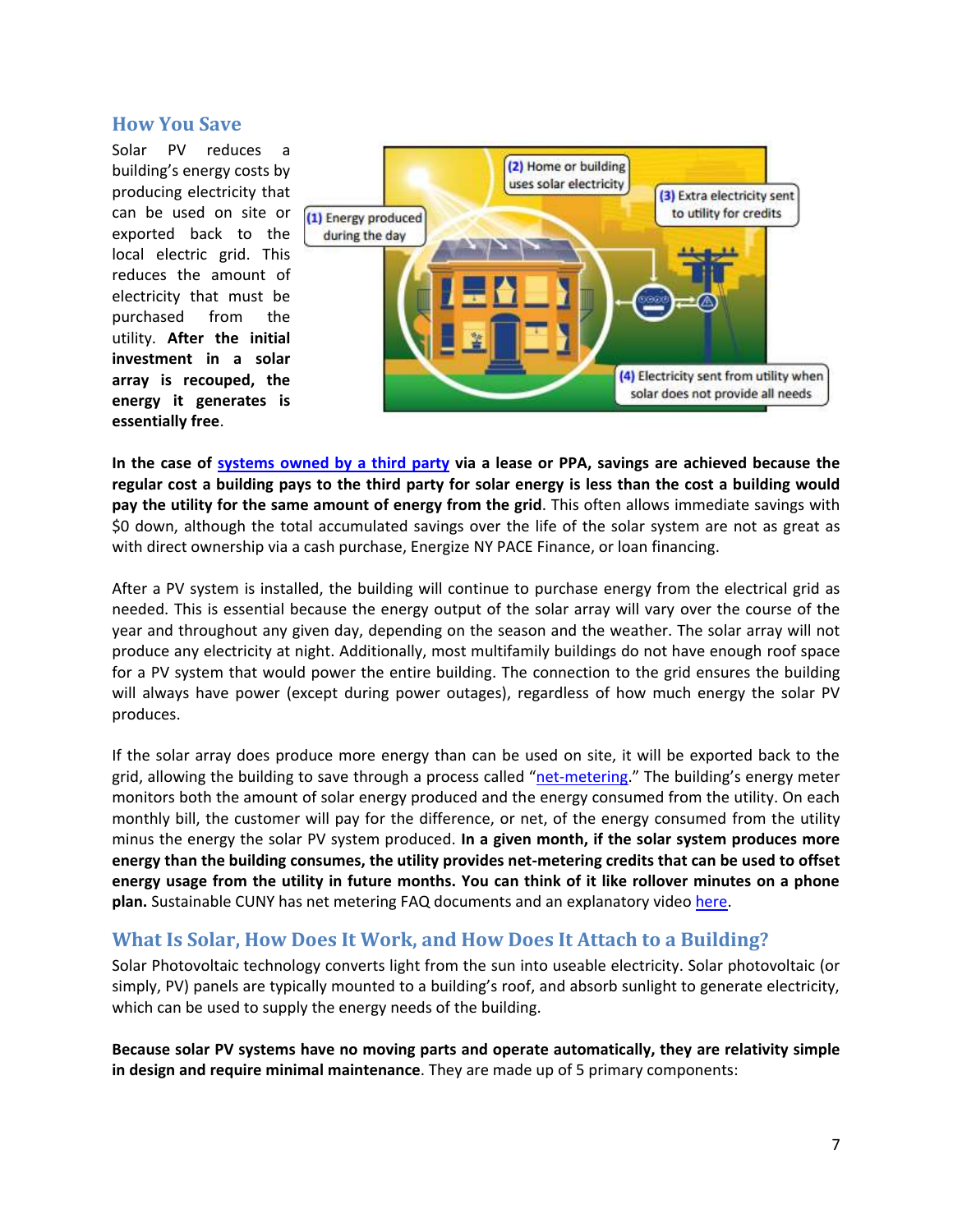- 1. Solar PV panels (or modules) which when connected together are collectively called an "array"
- 2. A power inverter, which converts the electricity generated from the PV array from direct current (DC) into alternating current (AC) for use in the building
- 3. Racking, which mounts to the roof's structure to secure the PV array in place
- 4. Wiring and electrical conduit piping, to connect the system's components with the building and electric grid
- 5. Performance monitoring systems, to track the energy produced by system and to identify any equipment malfunctions

#### **Solar PV systems can be installed on a roof using two different methods of racking:**

- 1. **Mounting that penetrates the roof membrane**
- 2. **A ballasted set-up that does not penetrate the roof**

The choice of racking depends on the individual building, but it can impact the roof's warranty (even though once installed solar PV systems will often extend the life of a roof by protecting it from the elements). For a full discussion, read [this section.](#page-14-0)

Solar PV systems and components come with a variety of warranties that vary by brand and manufacturer. Commonly, **solar panels typically come with two types of warranties:**

- 1. **The production or output warranty** guarantees that the panels will produce at a specified percentage of their nameplate power rating after a given amount of time, since PV panels typically degrade overtime – about .5% per year on average. The production/output warranty is most commonly 80-90% production at 25 years, which may be supplemented by a separate warranty that covers degradation after a one-year "burn-in" period.
- 2. **The materials or equipment warranty** covers equipment failure from manufacturing defects, durability, exposure to the elements, and other factors. These warranties are most commonly 10- 12 years, although some manufacturers offer longer coverage.

Warranties are also available for the solar system's inverter, which converts direct current (DC) electricity into alternating current (AC) the standard current in the U.S. Warranties for standard "string" inverters, which involve a single inverter for the array of panels, are commonly 10-12 years. However, warranties for microinverters and power optimizers, both of which operate at the panel level rather than the array, are often 25 years.

## <span id="page-7-0"></span>**What Challenges Can I Expect?**

While solar energy has thrived in other parts of the country, its massive potential is just beginning to be tapped in New York State. There are several challenges that remain, particularly for multifamily buildings:

- Many multifamily buildings are old and present unique challenges to installing solar. If the roof is in poor condition, it will need to be repaired or replaced prior to solar installation.
- **Compared to other property types, cooperatives and condominiums have a difficult time taking advantage of the tax credits that help make solar such a good investment**. Both state and federal solar tax credits can be claimed by condo owners or co-op shareholders on a pro rate basis. For example, if a co-op has 1000 shares, and if the solar system on their building is eligible for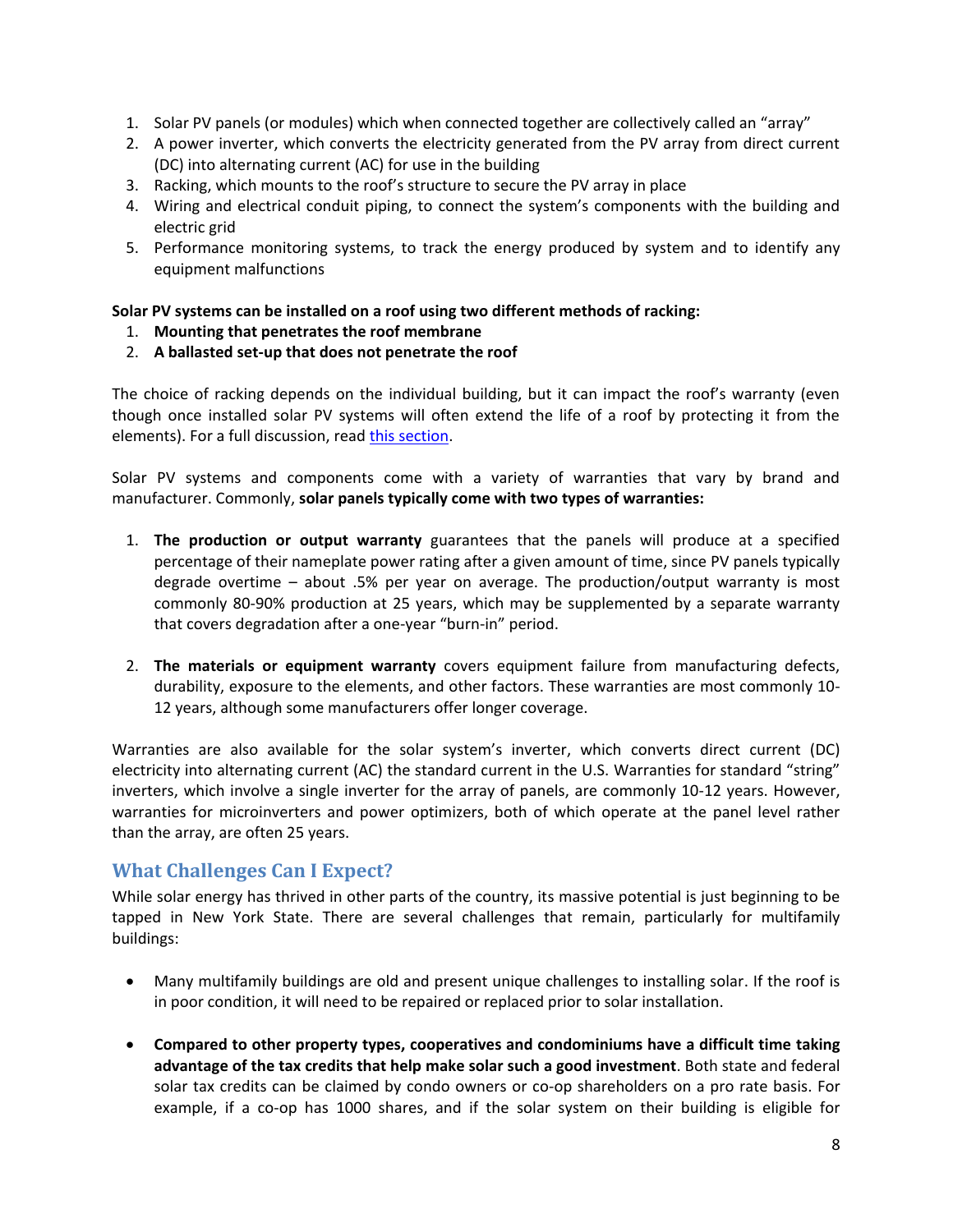\$100,000 in total tax credits, then \$100 in credits can be claimed per share. However, unlike a single-owner building, multiple shareholders will need to be educated, convinced, and coordinated in order for the tax credits to be filed correctly in the necessary timeframe. Further, if the tax credits are to be aggregated to help pay down the cost of the system, then the co-op will need to put in place a mechanism through which such remuneration can occur, be it through short-term adjustments to maintenance payments for those who received credits, or by some other means of collection. The process required for such coordination can be a very complex, time-intensive undertaking. Each co-op's capacity and willingness to take it on will depend on its own unique circumstances, membership, and governance structure. **Additionally, in most multifamily co-ops or condos, not all shareholders or owners pay a sufficient level of income tax to fully avail the tax credits**. In the case of the example above, if only 70% of the co-op's 1000 shares are owned by shareholders who pay high enough income taxes to utilize the tax credits, then only \$70,000 of the maximum \$100,000 can be claimed against the total cost of the system. Determining the collective tax equity of all owners or shareholders upfront is essential to determining the system payback and return on investment, but adds up-front complexity to the overall process. Given the many other responsibilities that volunteer boards and management bear in order to ensure the day-to-day operations and long-term maintenance of their buildings, the overall effort required may prove too daunting, and ultimately dissuade them from seriously considering solar. Discuss your options with a tax attorney and if monetization is a problem, you may need to consider [third-party ownership models.](#page-21-0)

- **Taller multifamily buildings will often incur higher costs** because of the added expense of lifting panels to the roof with large cranes. The ability to use service elevators for bringing the equipment to the roof can reduce construction costs. At the same time, taller buildings have less available roof space for solar relative to their overall electricity needs. This means that tall multifamily buildings may end up paying more for a solar system that may only cover a small share of their energy needs, limiting the attractiveness of the investment. Higher costs will typically become a factor above 3 stories, although they may only be in the range \$0.05-\$0.15 per watt. If your building is tall, discuss your options with a contractor.
- Depending on the jurisdiction, there are sometimes fewer financing products available to multifamily buildings than smaller residential customers or larger commercial/industrial ones. Multifamily buildings have tended to fall in between these two large markets and so it can be more challenging to access financing. [Energize NY PACE Financing](#page-20-1) is a good solution for many multifamily buildings, but your local jurisdiction needs to have opted into this option by [joining the](http://commercial.energizeny.org/municipality)  [Energy Improvement Corporation](http://commercial.energizeny.org/municipality) (EIC). **Be sure to ask your contractor about the [financing](#page-19-2)  [options](#page-19-2) available to your building**. You can also consult [Energize NY about your jurisdiction's](http://commercial.energizeny.org/participating_municipalities)  participation in [PACE Financing.](http://commercial.energizeny.org/participating_municipalities) For more information, read the Energize NY PACE Financing [section of this guide.](#page-20-1) If you live in NYC, the [New York City Energy Efficiency Corporation](http://nyceec.com/) (NYCEEC), an independent, non-profit financial corporation established by the City of New York, provides custom-tailored solutions to close financing gaps for buildings and clean energy project developers.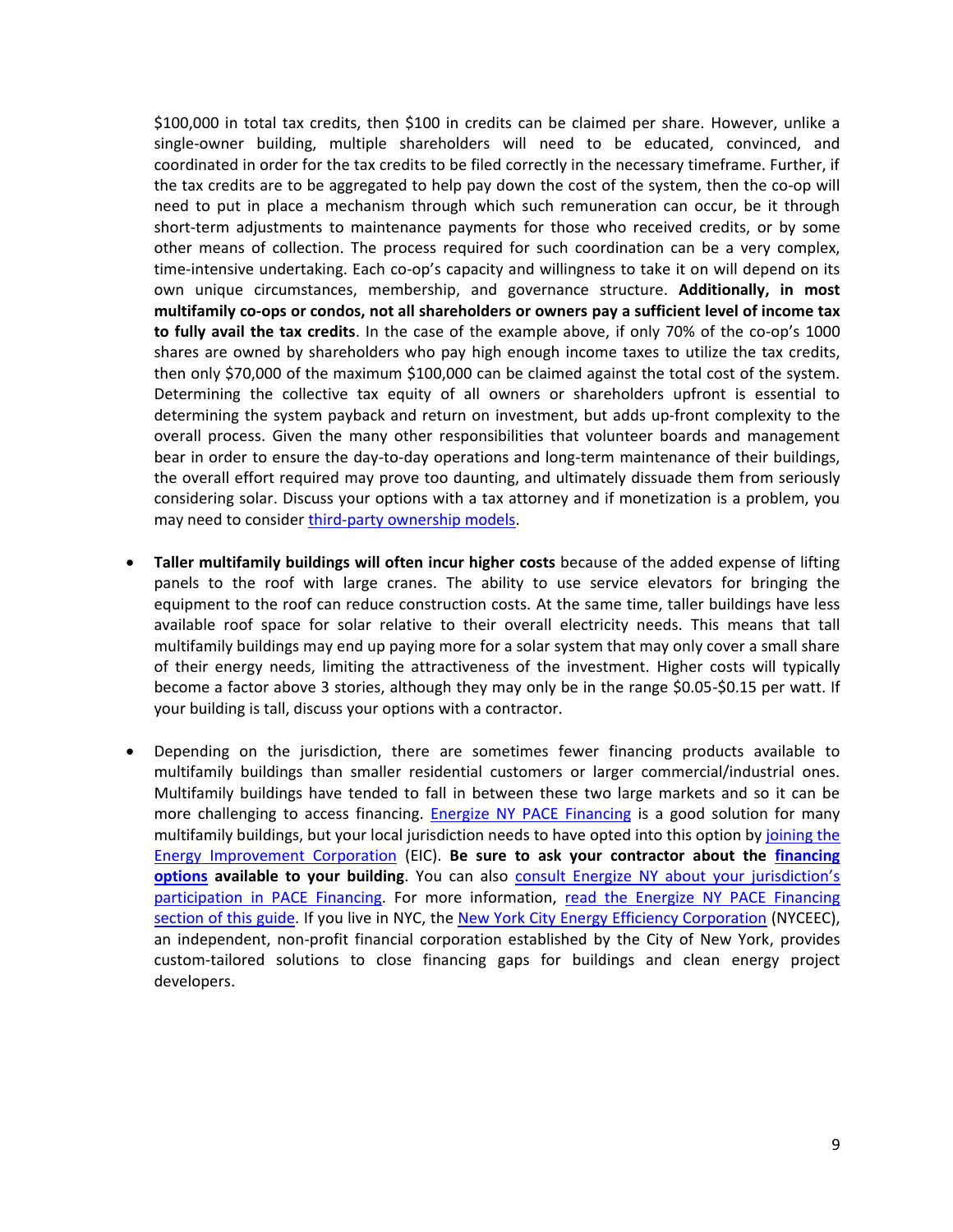## <span id="page-9-0"></span>**Other Benefits of Solar**

There are some benefits of solar that go beyond dollars and cents. As a carbon-free technology, **solar reduces our State's contribution to climate change**. It can also improve the reliability of our energydelivery system by providing additional power in areas of high electricity demand and reducing strain on the grid. In fact, solar arrays greater than 200 kilowatts can receive [additional incentives](http://www.cuny.edu/about/resources/sustainability/solar-america/sez.html) if they are located in areas of high electricity demand where they are most beneficial to the electric grid. Solar can also be combined with energy storage batteries or special inverters to enhance New York's resiliency to extreme weather and subsequent blackouts. **Resilient solar systems can provide energy in the aftermath of natural disasters or other emergencies which disrupt energy delivery, such as what was experienced during Hurricane Sandy**. As of 2015, combining solar with battery storage is a relatively new proposition in New York State, but new [NYSERDA](http://ny-sun.ny.gov/-/media/Files/FO/Current%20Funding%20Opportunities/PON%202112/CIProgramManual.pdf) and [Con Edison](http://www.coned.com/energyefficiency/demand_management_incentives.asp) incentives may be available for large battery systems that provide [energy demand](#page-13-0) reduction. Ask your contractor about whether this option could work for your building.



**Dumont Green** in East New York: 8-story, 176-unit, low-income rental building. 80.5 kilowatt solar system provides power to cover 80 percent of the laundry facilities, elevators, common areas, and security systems.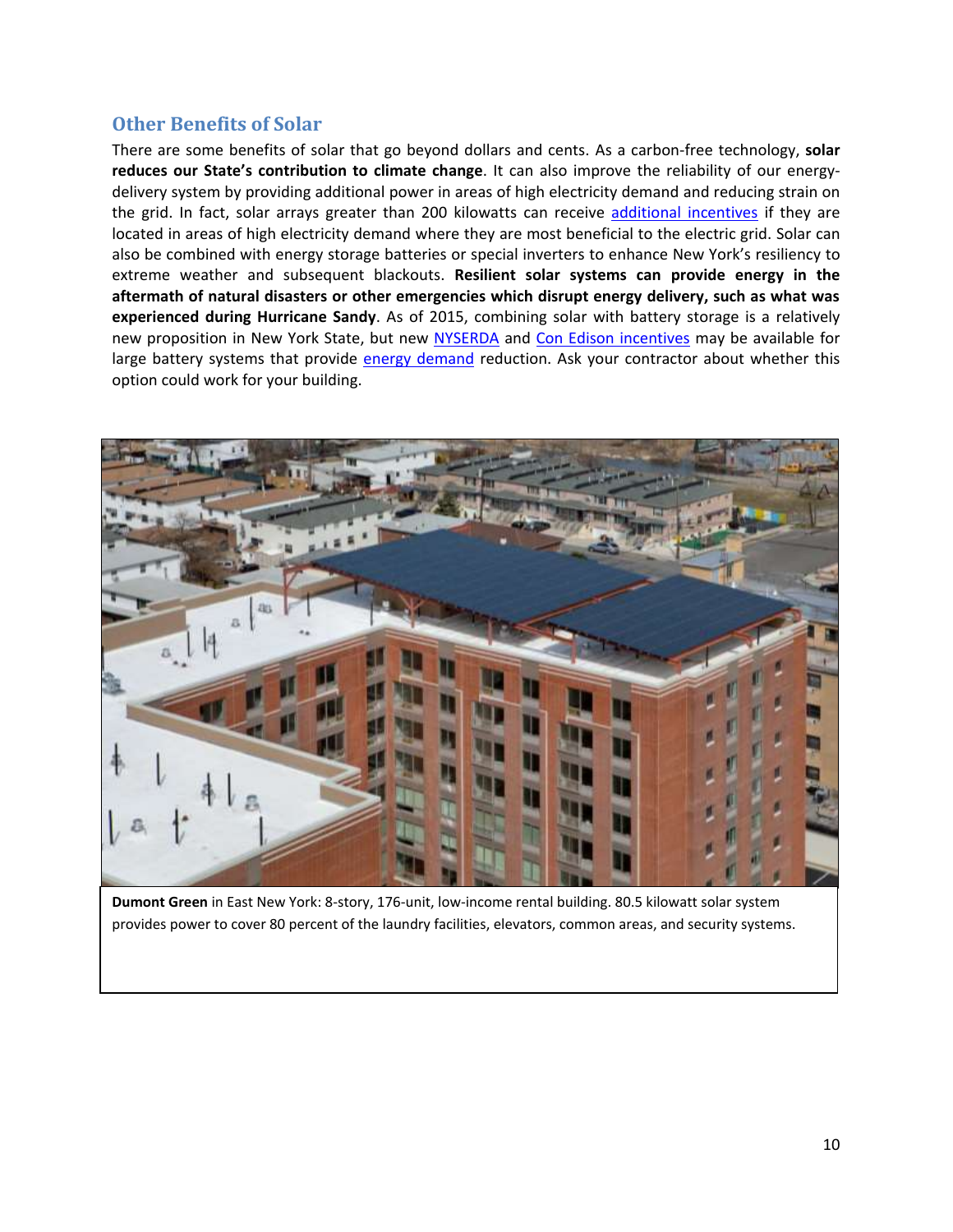## <span id="page-10-0"></span>**Is My Building a Candidate for Solar?**

## <span id="page-10-1"></span>**Determine If You Have Space**

The first place to consider installing solar on a multifamily building is the roof. **As a starting point for evaluating your roof, visit the NY Solar Map (launching in January of 2016)**, which will provide an estimate of your building's solar potential measured in kilowatts of solar PV that can fit on the roof. You will eventually need an in-person site assessment from a solar contractor to confirm the Map's assumptions,



particularly because premium, high-efficiency panels can generate more power in a smaller amount of space. These high-efficiency panels can make a project more viable if your roof's space is constrained.

The Map uses an algorithm to account for the factors that might limit the size of a solar array. There are typically four factors that have the greatest impact on solar in NYC:

- 1. Orientation, such as whether the roof allows panels to face south
- 2. Shading, such as shadows from trees or other buildings
- 3. Obstructions, such as vents, pipes, and bulkheads
- 4. Local zoning and fire code regulations

When setting your expectations for a solar installation, it is important to understand how these factors may limit your available space for solar.

 Orientation: **The tilt angle and direction of your solar panels determines the amount of energy they generate, both at different times of the day and the year**. To maximize total annual production in New York, panels would be oriented South with a tilt angle equal to the local latitude (40-45 degrees). However, the layout of a building's roof and other engineering considerations often make this design impractical. As a result, panels are sometimes oriented Southeast or Southwest and tilted at angles closer to 10-15 degrees. On flat roofs with limited space, panels are sometimes installed flat so they can be placed closer together. This reduces annual energy production per panel but often allows for more panels to be installed for greater total output. West-facing panels can maximize production later in the afternoon when electricity demand is often higher. A solar contractor will help you determine the best orientation of solar panels for your roof. If a system is designed so that it produces 20% less than what is considered optimal, its incentive from NYSERDA's [NY-Sun Incentive program](#page-18-0) will be reduced proportionally.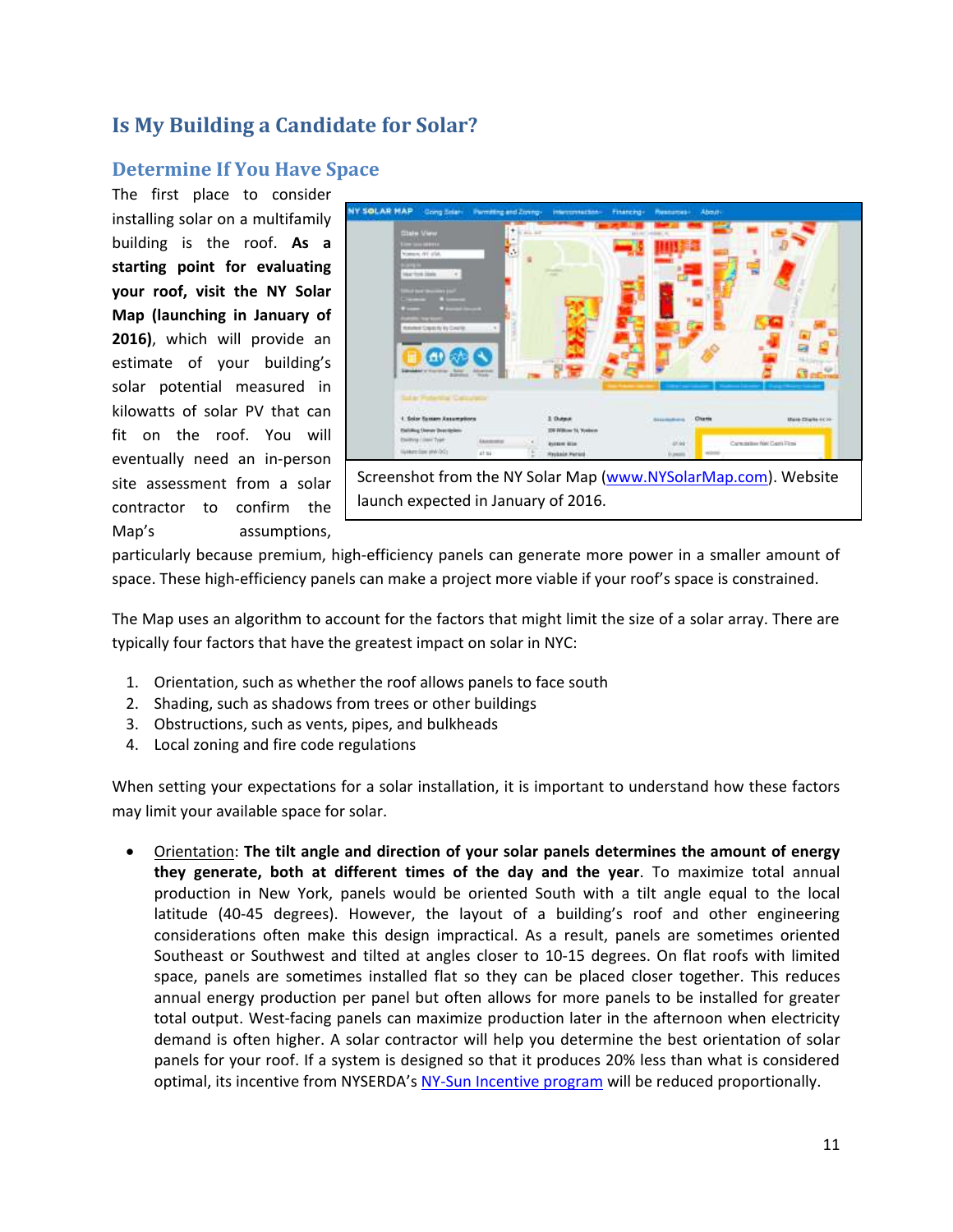- Shading: Your roof may appear clear of any shade, but **shadows need only to appear for part of the day to impact the production of a solar system**. As the sun sweeps across the sky, shadows will move, and even a building down the block may shade part of your roof enough to make it unfit for solar. Microinverters or DC power optimizers used on individual panels can reduce shading impact on the overall array by isolating the effects to specific panels.
- Obstructions: **It may be unsafe or against building and fire codes to install panels over small pipes or exhaust vents, depending on their temperature and the racking system chosen**. Other rooftop obstructions can cause similar problems, requiring panels to be installed around rather than over them.
- Local zoning and fire codes: **Zoning and fire code requirements vary by local jurisdiction, but they often restrict the available space for solar.** Fire codes often have certain rooftop access requirements so that firefighters can effectively land on and navigate a roof in the case of an emergency. The next New York State Fire Code, which sets minimum requirements for jurisdictions, is expected to require 3-foot clearance on either side of the roof ridge of pitchedroof buildings. Additionally, zoning requirements may limit the location of panels. For example, solar panels may not be able to be placed in areas where they extend the above the maximum allowed height of the building. Additionally, historic and landmark districts often require that solar installations not be visible from public rights of way.

If your roof does not have enough space for solar, you could explore other locations, such as a parking garage or carport if they are available.



Example of required clear paths to comply with the NYC Fire Code. The red indicates clear paths on one section of the building but note that clear paths are required on each part of the "H"-shaped roof. Although the NYS Fire Code sets minimum requirements for building access, specific requirements vary by jurisdiction.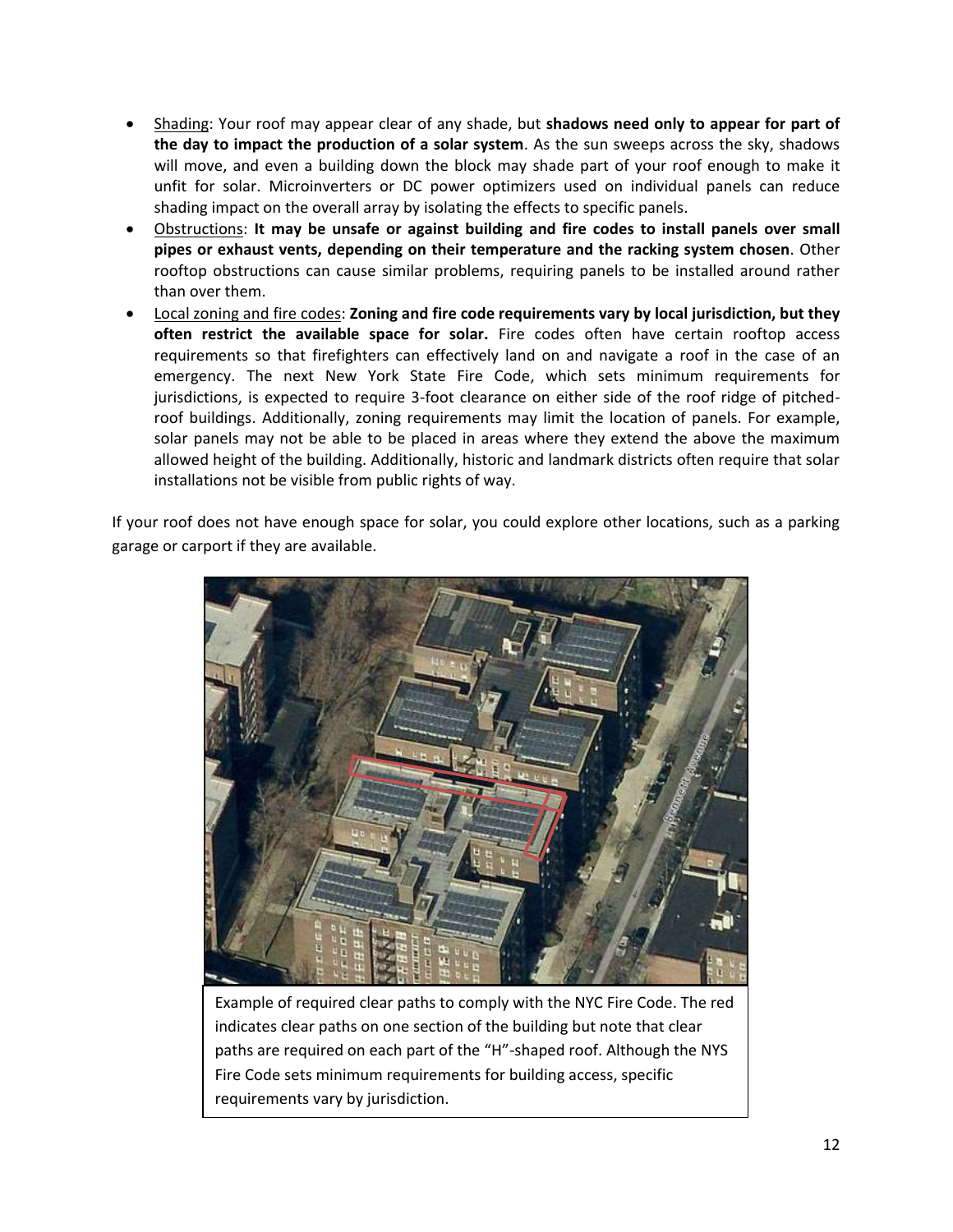#### <span id="page-12-0"></span>**Determine How Large a System Can Be Installed**

A typical individual solar panel is slightly smaller than 5.5' by 3.5' or 6.5' by 3.5'. The amount of power a single panel generates varies by manufacturer and model, but typical panels as of the year 2015 are rated between 230-275 watts DC with higher efficiency panels reaching 327-345 watts DC. As a result, **power density typically ranges from 10 to 20 watts per square foot**. A 30-kilowatt system on a multifamily building might require 2,000 square feet. Panel technology and efficiency is consistently improving. In a few years, a 400-watt DC panel might be developed to use the same amount of space as today's panels.

#### <span id="page-12-1"></span>**Check Your Zoning**

Local planning and zoning laws affect the installation of solar panels. For example, **a Landmark building or a building in a Historic District will be subject to specific requirements that may increase costs and restrict where on the roof the panels can be installed**. Check with your local municipality or ask your contractor to see how zoning might affect your building's ability to go solar.

 If you live in NYC, you can find your building's zoning by using the City's [Zola zoning and land use map.](http://maps.nyc.gov/doitt/nycitymap/template?applicationName=ZOLA)



Screenshot from New York City's Zola zoning and land use map

#### <span id="page-12-2"></span>**Determine the Utility Meter or Meters to Connect Your Solar**

**It is generally simplest for multifamily buildings to connect their solar array to the common-area electric meter to offset common electrical consumption**. This allows the investment and savings to be spread among residents via reserve funds and common charges. However, a solar array in this set up will in most cases be limited to a capacity size that will generate the annual electricity that is consumed on the common-area meter. Solar only offsets the electrical consumption of the meter or meters it is connected to, and excess net metering credits beyond the meter's total annual usage are monetized at a much lower rate. As a result, it is generally not economical to size a system greater than the electric load of the utility meter it is connected to. If a multifamily building's roof is spacious relative to the commonarea electric load, roof space that could otherwise be used for solar will go unutilized. **Master-metered or sub-metered buildings are able to offset both common electric consumption and individual unit electric consumption because they have a single utility meter to which the solar array can connect.** Master metering can thus facilitate a larger solar array, if roof space allows it. It is also possible for a building to "remote net meter" excess generation to off-site buildings, so long as their electric meters are in the same name, but this is rarely applicable to multifamily buildings. For more information, view CUNY's [Commercial Net Metering FAQ.](http://www.cuny.edu/about/resources/sustainability/solar-america/installer-resources/CommercialNYSNetMeteringFAQ.pdf)

**For buildings that are not master-metered but where the residents desire to offset both common-area electric load and individual-unit electric load, there are two options**. The first is to develop a shared solar project using community net metering. **[Community net metering](#page-16-0)**, which was approved by the NYS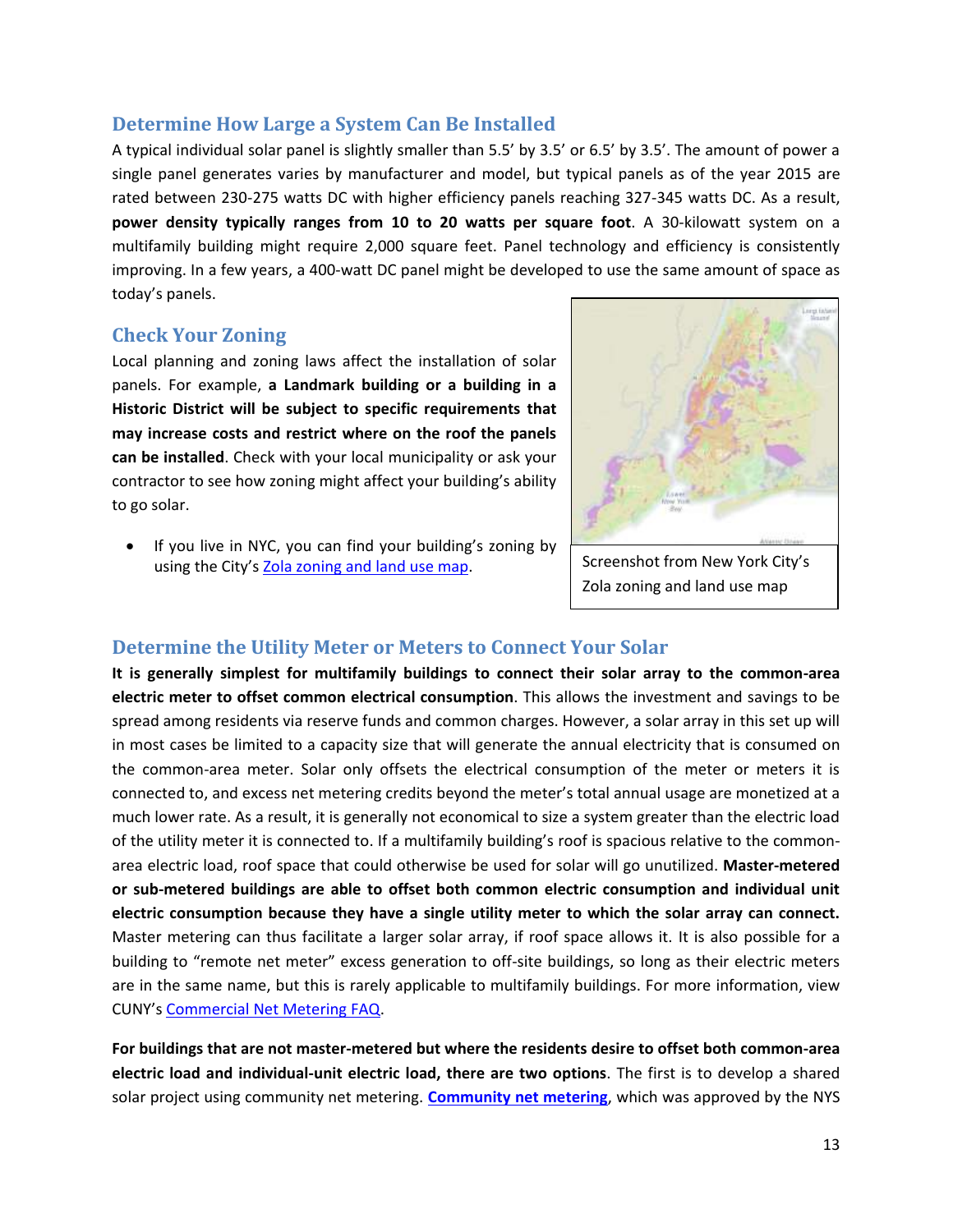Public Service Commission in July 2015, allows the output of a single solar array to be distributed as credits to multiple utility bills. Community net metering projects must have at least 10 subscribers. Community net metering will be available on a limited basis starting in October 2015 and then more broadly in May 2016. **It is also possible to connect a solar array to multiple meters electrically utilizing microinverters**. Microinverters would send panels from individual solar panel(s) to individual meters. Your installer would need to file separate interconnection applications with the utility for each meter the array is connected to. Either of these approaches requires greater coordination among both residents and installers, as well as ensuring the right legal agreements are in place for remuneration of the project costs. It is best to consult directly with your installer if you wish to explore this possibility, although a smaller roof may not allow for a solar system that will generate enough electricity to offset multiple meters.

## <span id="page-13-0"></span>**Check Your Utility Bill for Energy Consumption**

The size of the solar system you can install depends not only on available roof space but also on your building's electric load. **Your solar array will need to be interconnected to a utility electric meter** in order to receive NYSERDA's [NY-Sun incentives](#page-18-0) and qualify for net metering, which allows excess energy generated to be sent back to the grid in exchange for electric bill credits.

Additionally, to qualify for the NYSERDA's NY-Sun incentive, the solar array must be expected to produce energy equal to no more than 110% of the total kilowatthours (kWh) consumption from the previous 12 months of electric usage through the associated meter. **Most multifamily buildings connect their solar array to the meter for common areas, such as hallways, elevators, and the lobby**. For these cases, it is important to keep the 110% of consumption limit in mind. For example, if your building uses 20,000 kWh per year in common electric load, it could not receive an incentive for a solar system larger than one expected to produce 22,000 kWh



per year. **For taller buildings, with a high ratio of electric load to roof space, this is generally not an issue because the energy production from the largest solar array that can fit on the roof would be much smaller than the common electric load**. But it could be a problem for buildings with greater roof space and smaller electric loads. **It is possible to connect a solar system to multiple electric meters to avoid this problem, but this requires the permission of the account holder of each meter.**

Additionally, it is important to consider the utility tariff, or rate classification, that applies to the meter connected to the solar PV system. Most multifamily buildings are on a tariff that requires paying the utility for both consumption charges (kilowatt hours or kWh) and demand charges (kilowatts or kW).

- **Consumption charges** are based on the total number of kWh used.
- **Demand charges** are often based on the highest level of electricity supplied over a 15 or 30 minute time period in the billing cycle, a.k.a. 'peak demand.'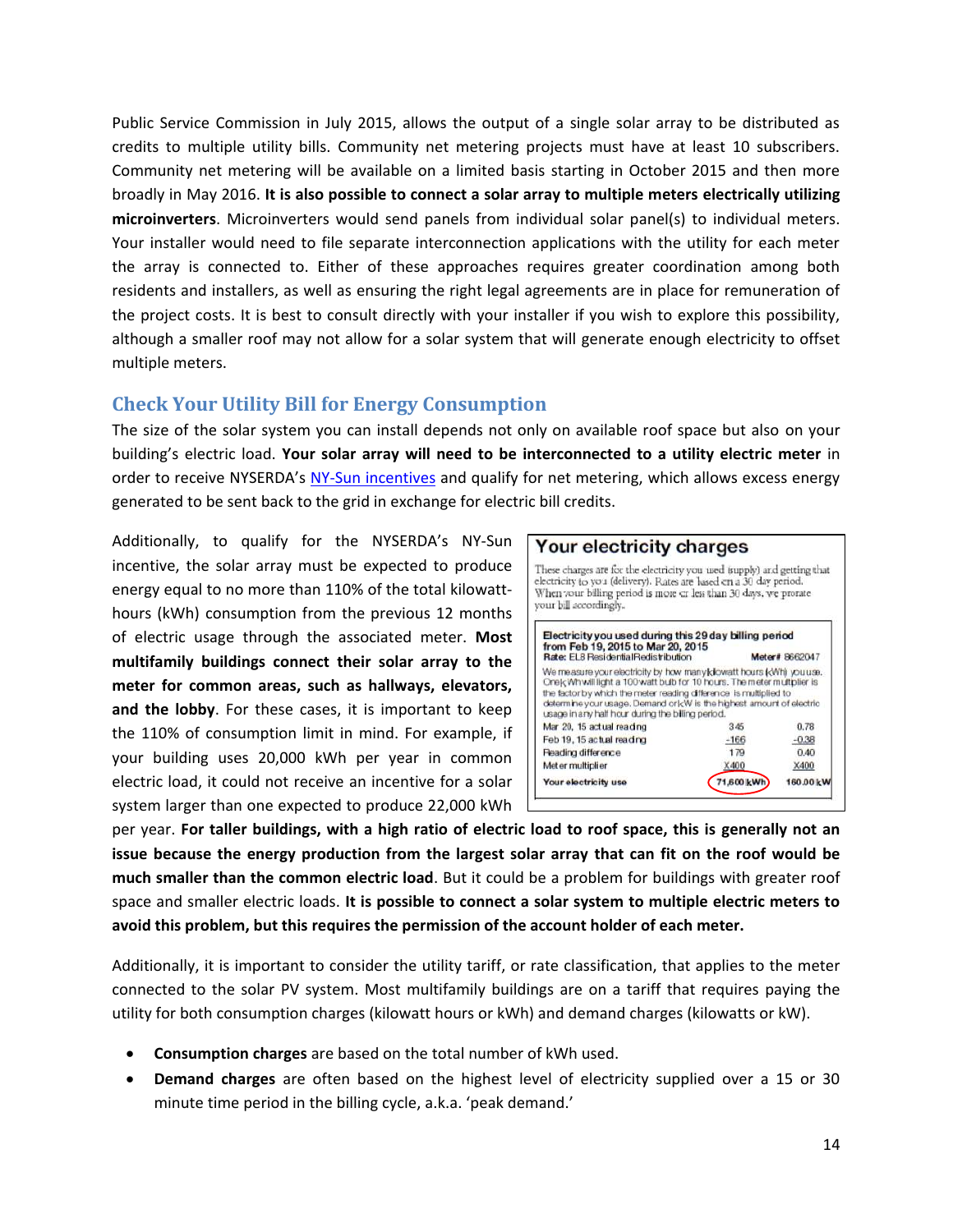**It is important to note that peak demand usage and thus demand charges are rarely reduced with solar**. For more information, view CUNY's [Commercial Net Metering FAQ.](http://www.cuny.edu/about/resources/sustainability/solar-america/installer-resources/CommercialNYSNetMeteringFAQ.pdf)

## <span id="page-14-0"></span>**Make Sure Your Roof Is Ready for Solar**

Once you have determined how large a solar system your building can install, it is important to make sure your roof is ready and able to host the system. The most important factor is the roof age. Most solar systems are warranted for 25 years, and many last even longer than that. **If your roof needs to be replaced during the lifetime of the solar system, the cost of removing and reinstalling the panels will need to be incorporated into the economic analysis of your solar array**.

**As a general guideline, there should be at least 15 years of remaining life in the roof before installing solar panels**. If there are less than 5 years left on the life of the roof, your building could replace the roof and then install solar or wait until the end of the roof's life when it must be replaced anyway. If the roof has between 5 and 15 years of remaining life, your building could also consider repairing it to extend its life before installing solar. Even if a roof has a significant lifetime remaining, its condition should still be evaluated prior to installing solar. It is prudent to consult a roofing professional.

#### **Solar can be installed on a roof in two ways:**

- 1. Roof-penetrating racking
- 2. Ballasted racking

Roof-penetrating racking will anchor the system to the roof using screws or bolts that pass through the roof and attach to internal structures, such as rafters. Ballasted racking systems use weights to secure the PV panels to the roof, meaning few to no roof penetrations will be required. Ballasted racking is only possible on flat roofs. Each option has advantages in different circumstances, which can be discussed with your solar contractor. However, building management should consider how each option would affect the roof and its warranty.

**A ballasted system may add significant weight to the roof, so your contractor or a professional engineer will need to perform an evaluation to ensure that your roof is capable of holding the extra** 

**weight**. New York State requires a NYS Professional Engineer or Registered Architect to assess the added load in order to receive a building permit, which your contractor will obtain from the local jurisdictional Department of Buildings. Ballasted systems typically restrict panel angle to 10-15 degrees, which impacts performance. Ballasted racking is also more challenging to arrange around obstructions, such as vents, that could be built over with a penetrated system on elevated racking.

**Roof-penetrating racking goes through the membrane of the roof, and may void existing roof** 



Ballasted Racking [© Steve Wilson,](https://www.flickr.com/photos/steve-wilson/4465111245/in/photolist-7NyS1D-7NyS8R) 201[0 CC License](https://creativecommons.org/licenses/by-nc/2.0/)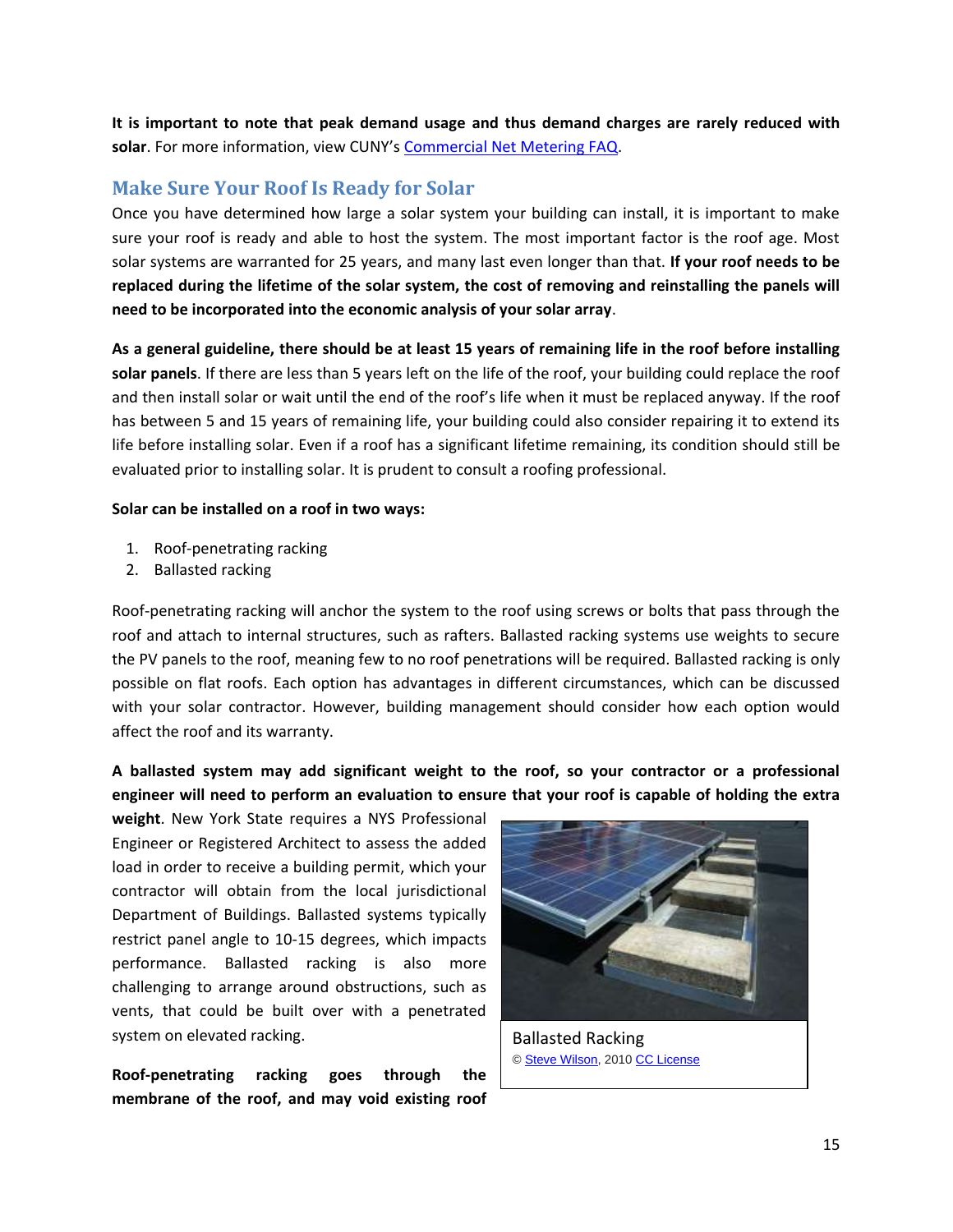**warranties.** The language of any roof warranties should be consulted to evaluate the impact of installing a solar PV system. Roof warranties can either cover the materials themselves, which is often provided through a manufacturer's warranty, or the workmanship of the contractors who installed the roof. You should also consult your solar contractor on additional workmanship warranties they may provide for sealing the penetrations from the racking and preventing future leaks.

**Once a solar system is installed, it can reduce wear and tear on a roof because it protects the roof from the sun, weather and elements.** Regardless of the racking, your contractor's structural engineer will likely want to look at structural drawings and schematics of the roof to ensure it can carry the load of a solar system. Having these ready for a contractor will be a big help.

## <span id="page-15-0"></span>**Check Who "Owns" the Roof Space**

If your roof is ready for solar and you have sufficient space, the next step is to determine who has controlling rights to the roof space and whose permission is required to install a solar array. While these questions are straightforward for buildings owned by a single entity, the situation may be different for cooperatives and condominiums. The rooftop of many co-ops and condos is a common resource shared by all owners and shareholders, but in some cases the owners of the top-floor unit(s) have exclusive roof rights for a roof deck or other specific uses.

Even in the case that the roof is a common resource, the process for approving a solar installation can vary depending on the type of building and its bylaws. For example, New York State's Condominium Act stipulates that if proposed alterations would make changes in the permanent character of the building then this must be voted on by the entire community, rather than just the board.<sup>1</sup>

**To ensure all legal factors relevant to the use of the roof for solar are taken into account, it is important for co-ops to check their certificate of incorporation, by-laws, and proprietary lease and for condos to review their declaration and by-laws.** Ultimately, the solar array will need to connect to at least one utility meter, so your building should also determine which meter(s) will be used and their account holder(s).



Multifamily Performance Program Credit: NYSERDA

 $\overline{\phantom{a}}$ 

#### <span id="page-15-1"></span>**What If My Roof Is Not a Good Fit for Solar?**

**If you find your roof is not a good fit for solar, an alternative is to evaluate other parts of the building's property, such as parking lots or garages, to see if they could host a solar array**. If your building has unshaded space in its lot and zoning allows it, you could also consider a ground-mounted solar array. Groundmounted systems are often mounted on poles installed in the ground.

As long as the solar system can connect to a utility

 $^{\rm 1}$  New York Law Journal. Volume 248, No. 90. Nov. 12, 2012. http://www.stroock.com/sitefiles/pub1253.pdf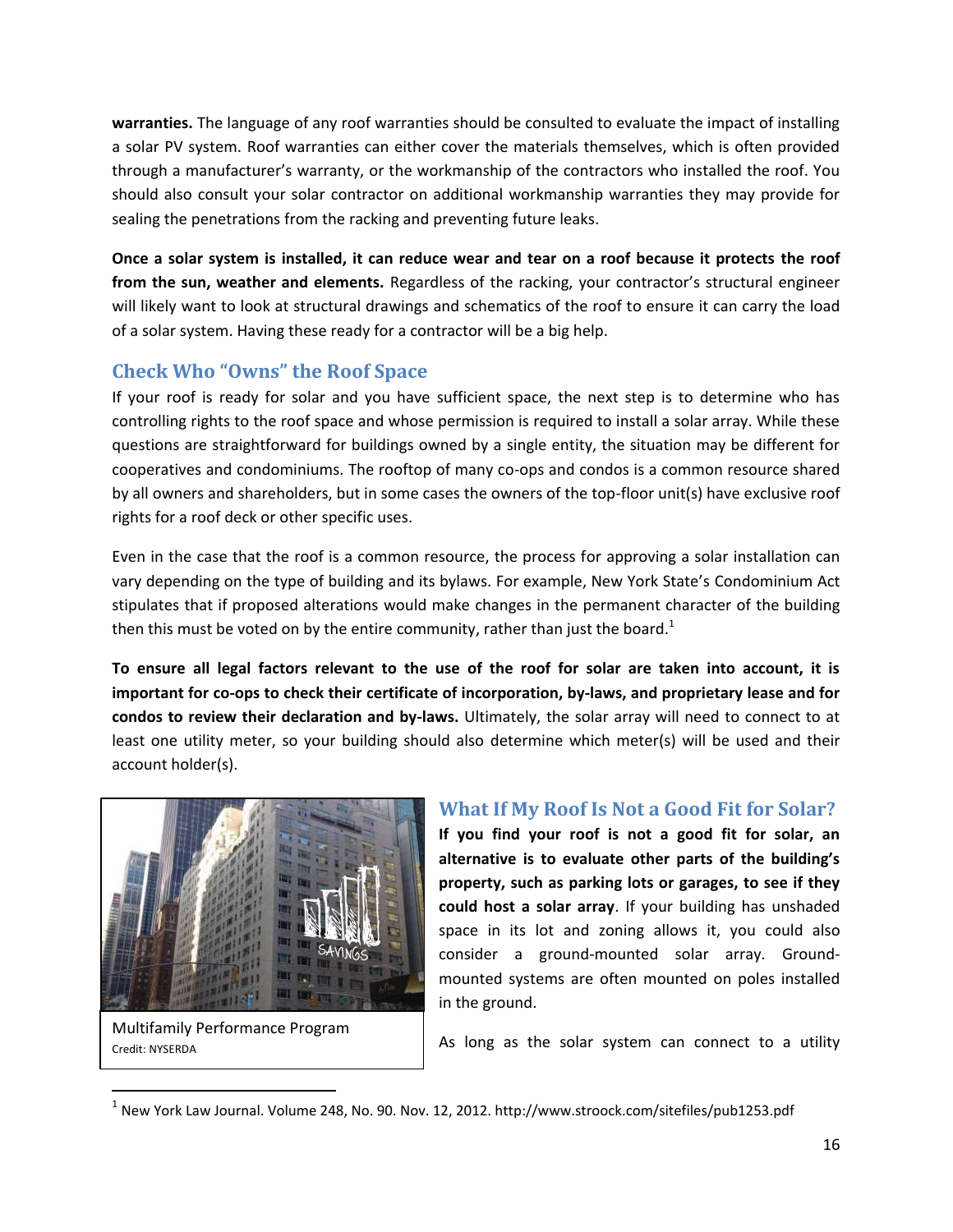electric meter, it can take advantage of net metering. In fact, **if building management has a meter in the same name on a different property, a solar array could be interconnected to this meter and any excess net metering credits could be transferred to the other property's utility account through a process called Remote Net Metering**. To learn more about this, read CUNY's [Commercial Net Metering](http://www.cuny.edu/about/resources/sustainability/solar-america/installer-resources/CommercialNYSNetMeteringFAQ.pdf)  [FAQ.](http://www.cuny.edu/about/resources/sustainability/solar-america/installer-resources/CommercialNYSNetMeteringFAQ.pdf)

If it is still impractical for your building to install solar after considering its roof and surrounding property, solar is not a feasible option right now. However, **your building should still consider energy efficiency improvements as a way of going green and saving money**. NYSERDA's [Multifamily](http://www.nyserda.ny.gov/Energy-Efficiency-and-Renewable-Programs/Multifamily-Performance-Program/Multifamily-Performance-Program.aspx)  [Performance Program](http://www.nyserda.ny.gov/Energy-Efficiency-and-Renewable-Programs/Multifamily-Performance-Program/Multifamily-Performance-Program.aspx) (MPP) offers expertise, technology and incentives to permanently improve a multifamily building's energy performance through proven technologies. Energy efficiency measures can also often be combined with solar for Energize [NY PACE Financing.](#page-20-1)

#### <span id="page-16-0"></span>**Shared Solar and Community Net Metering**

**"Community shared solar" programs, "[Shared Renewables](http://ny-sun.ny.gov/Get-Solar/Community-Solar)" or "Community Distributed Generation (DG)," allows individuals and businesses to purchase or subscribe to portions of a large solar array based off-site and managed by a third-party**.

These programs have been developed in several states as a way to provide access to the economic benefits of solar to renters, residents of multifamily buildings, and others who cannot install solar on their rooftop. **New York State's Community Net Metering policy**, which was [approved](http://documents.dps.ny.gov/public/Common/ViewDoc.aspx?DocRefId=%7b76520435-25ED-4B84-8477-6433CE88DA86%7d) by the NYS Public Service Commission in July 2015, allows the output of a single solar array to be distributed as credits to multiple utility bills. This allows residents of a multifamily building with a roof that is not a good candidate for solar the opportunity to "subscribe" to a portion of an off-site solar array and receive credit for its energy production on their electric bill. Community shared solar projects must have at least 10 subscribers, and each member must receive 1,000 kWh of net metered credits per year – not to exceed their historic average annual consumption. Subscribers with an average monthly peak of 25kW or greater cannot account for more than 40% of project credit allocation.

There are two phases to the **NY-Sun Community Distributed Generation** or 'Shared Renewables' program.

**Phase 1** began on October 19<sup>th</sup>, 2015, whereby projects may interconnect to the grid if they fall within a "Community DG Opportunity Zone", which are designated by each Investor Owned Utility (IOU) or have at least 20% of its subscribers be low-income residential customers, which are defined as a customer participating in a State or utility energy assistance program.

**Phase 2** opens to all IOU customers regardless of income level or location within a Community DG Opportunity Zone on May 1, 2016. Community shared solar subscribers must reside in the same utility and NYSIO zone where the project is located[. NY-Sun Community DG webinar](http://ny-sun.ny.gov/About/Stakeholder-Meetings) 

Community Distributed Generation policies only apply to Investor Owned Utilities, and thus do not apply to PSEG Long Island utility customers. PSEG Long Island has indicated that it will develop its own shared renewables program.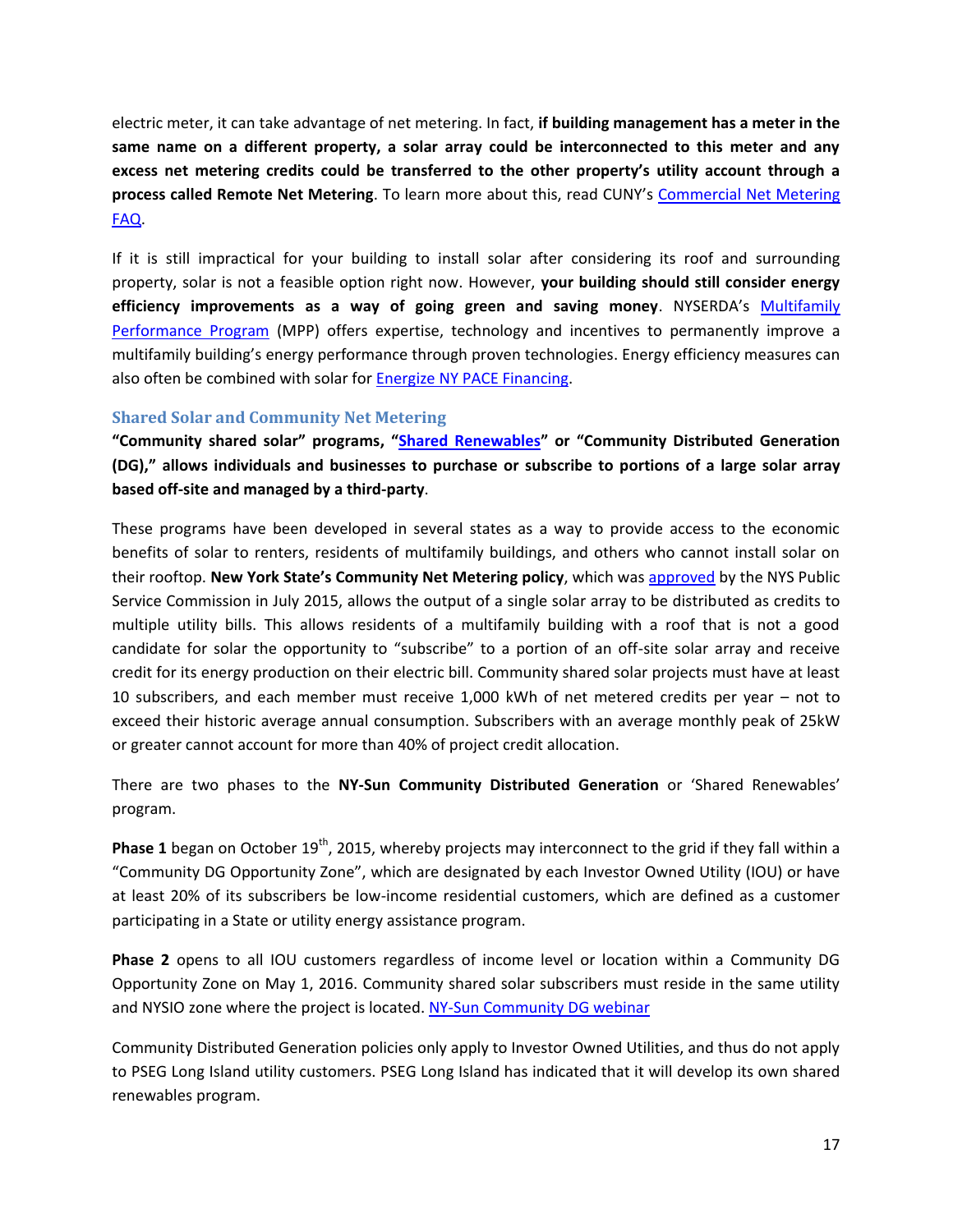## <span id="page-17-0"></span>**What Are the Options for Paying for Solar on a Multifamily Building?**

## <span id="page-17-1"></span>**The Cost of Solar**

The cost of solar is typically measured in dollars per watt of power installed. In NYS, the average price of systems 25-100 kilowatts is \$5.11 per watt year-to-date in August 2015, while the median project in this size range costs \$3.50 per watt. This means a 25-kilowatt project would typically cost between \$128,000 and \$87,500 before incentives, depreciation, and tax credits are accounted for – which can reduce the net cost by more than 80%. However, this **average price obscures large variation in prices in different regions across the state and on individual projects**.

There are numerous factors unique to a given multifamily building that will affect the price, so it often easier to think about payback time until you obtain a quote from a contractor. **Payback periods of 5-10 years are typical for buildings able to utilize all tax credits, and some buildings can even see quicker paybacks. If your building's owners or tenant-shareholders are unable to monetize tax credits, the payback will likely be closer to 15-20 years**. However, [third-party](#page-21-0)  [ownership](#page-21-0) financing models, such as power



purchase agreements and leases, can help to utilize tax credits and provide immediate savings but the overall lifetime savings to the building owners/tenant-shareholders will be less than if the solar array is purchased outright. If your building is managed by a company that controls several buildings, **installing solar on the entire portfolio can often save costs and reduce the payback time.**

#### <span id="page-17-2"></span>**Lowering the Cost of Installing Solar with Incentives**

As of 2015, the Federal Government, New York State, and New York City each provide financial incentives supporting investments in solar PV systems. Below is an overview of the incentives available for multifamily buildings in New York State. Many of these incentives are tax related, and their availability will always vary from case-to-case. The authors of this guide do not provide tax advice. You should consult your tax professional to verify your eligibility for tax benefits. **Most solar contractors will assist customers in understanding and filing for the available incentives, when applicable.**

**It is also important to note that these incentives and tax credits are each scheduled to decline in value or expire in the coming years. To take full advantage, your building will need to act quickly.**

#### <span id="page-17-3"></span>**Federal**

 **Federal Investment Tax Credit (ITC):** Building owners are eligible for a tax credit worth 30% of the installed cost of a solar PV system (after the state NY-Sun Incentive is applied). Individual members of cooperative housing corporations and condominium associations are both eligible for their proportionate share of this tax credit when their buildings purchase solar PV systems. If the tax credit exceeds an individual's federal income tax liability the year the system was installed, the individual may carry the tax credit forward to the next year. This incentive is available through 2016, after which it is set to drop to 10% for commercial applications and expire for residential applications. Due to the potentially high number of residents and disparity of incomes, splitting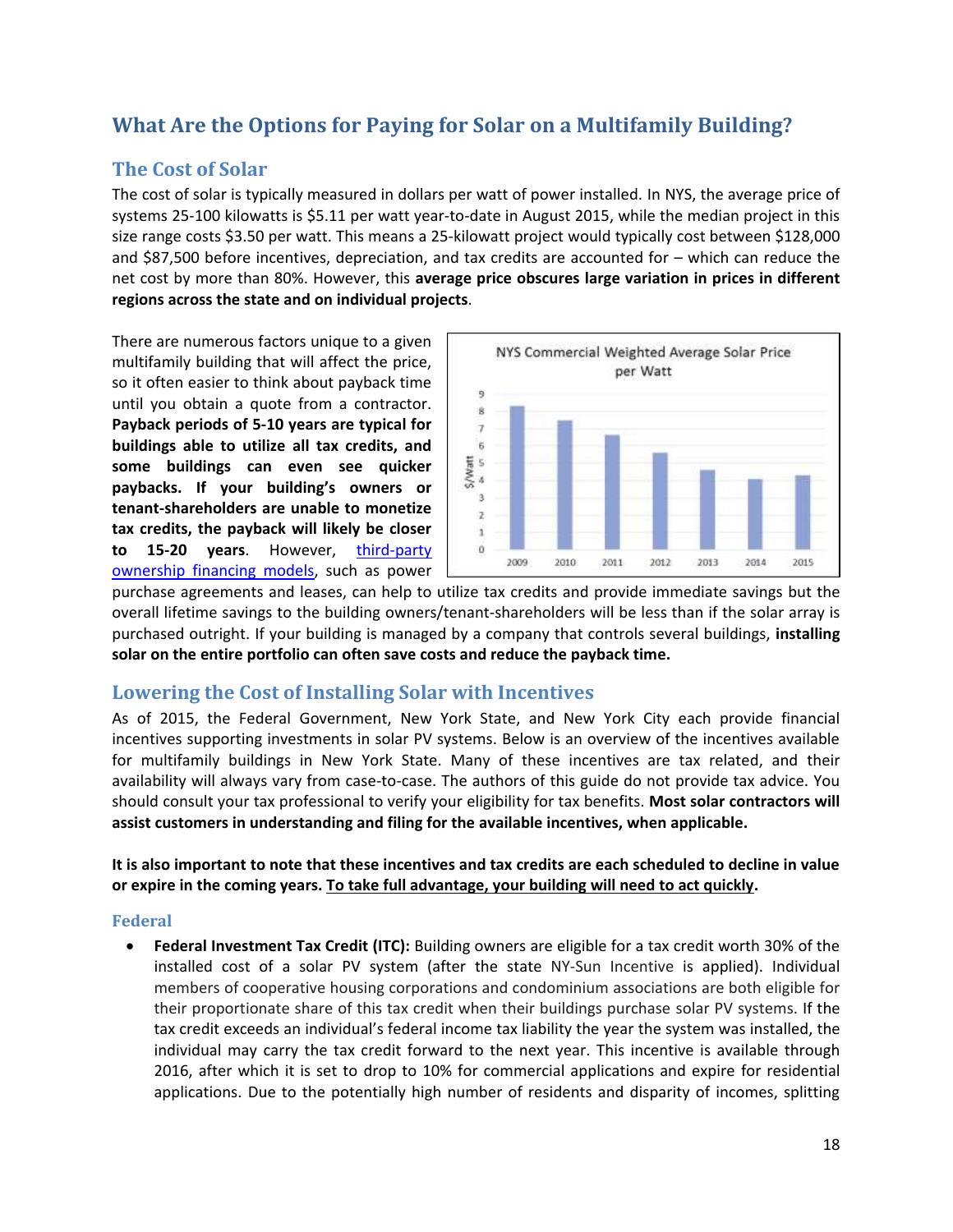this tax credit among co-op and condo residents is a logistical challenge. Read [this section](#page-7-0) for more details.

#### <span id="page-18-0"></span>**State**

- **New York State Tax Credit:** Residential building owners who install solar are eligible for a tax credit for the lesser of 25% of the installed cost of the solar energy system (up to 50 kW on netmetered systems) after the NYSERDA incentive, or \$5,000. Tenant stock-holders in cooperative housing corporations and individual members of condominium management associates are eligible for their proportionate share of this tax credit for the corporation/association's eligible expenditures. Be advised that the federal government considers this state tax credit taxable income. Due to the potentially high number of residents and disparity of incomes, splitting this tax credit among co-op and condo residents is a logistical challenge. Read [this section](#page-7-0) for more details.
- **NY-Sun Incentives:** New York State's NY-Sun Initiative provides incentives for installing solar electric systems sized 200 kilowatts or less per electric meter. Incentives are distributed through three regions – Con Edison, PSEG Long Island, and The Balance of the State (Upstate) – with two sectors per region ("Residential" projects up to 25 kilowatts and "Non-residential" projects 25-200 kilowatts). Large multifamily buildings will be considered "Non-residential" because their projects are likely to be greater than 25 kilowatts. Under the "Megawatt Block" [incentive structure,](http://ny-sun.ny.gov/For-Installers/Megawatt-Block-Incentive-Structure) each region and sector is assigned a series of MW installation targets at certain incentive levels, referred to as "blocks." As incentive applications are submitted, the incentive for the current block is applied to these projects. When the MW target for that block is reached, the block is closed and a new block, with a new target and a lower incentive level, is started. Once all of the blocks for a particular region and sector are filled, an incentive



for that region and sector will no longer be offered. View real time available incentives by block on the [Megawatt Block Incentive Dashboard.](http://ny-sun.ny.gov/For-Installers/Megawatt-Block-Incentive-Structure) In 2015, the NY-Sun Incentive for a typical multifamily building in NYS would cover approximately 8-25% of the installed cost of a PV system, depending on the region. The NY-Sun Incentive is paid directly to the installing contractor and passed to customers in the pricing quote. Due to the complex ownership and metering arrangements for many multifamily buildings, NYSERDA reviews solar PV incentive eligibility on a case-by-case basis.

 **Sales Tax Exemption:** New York State grants exemption from sales and compensating use taxes for the sale and installation of residential solar PV systems. In addition, New York City has granted exemption from local sales and uses taxes for residential solar PV systems (although not for commercial systems). Co-ops, condos, and multi-family buildings are considered residential for this incentive.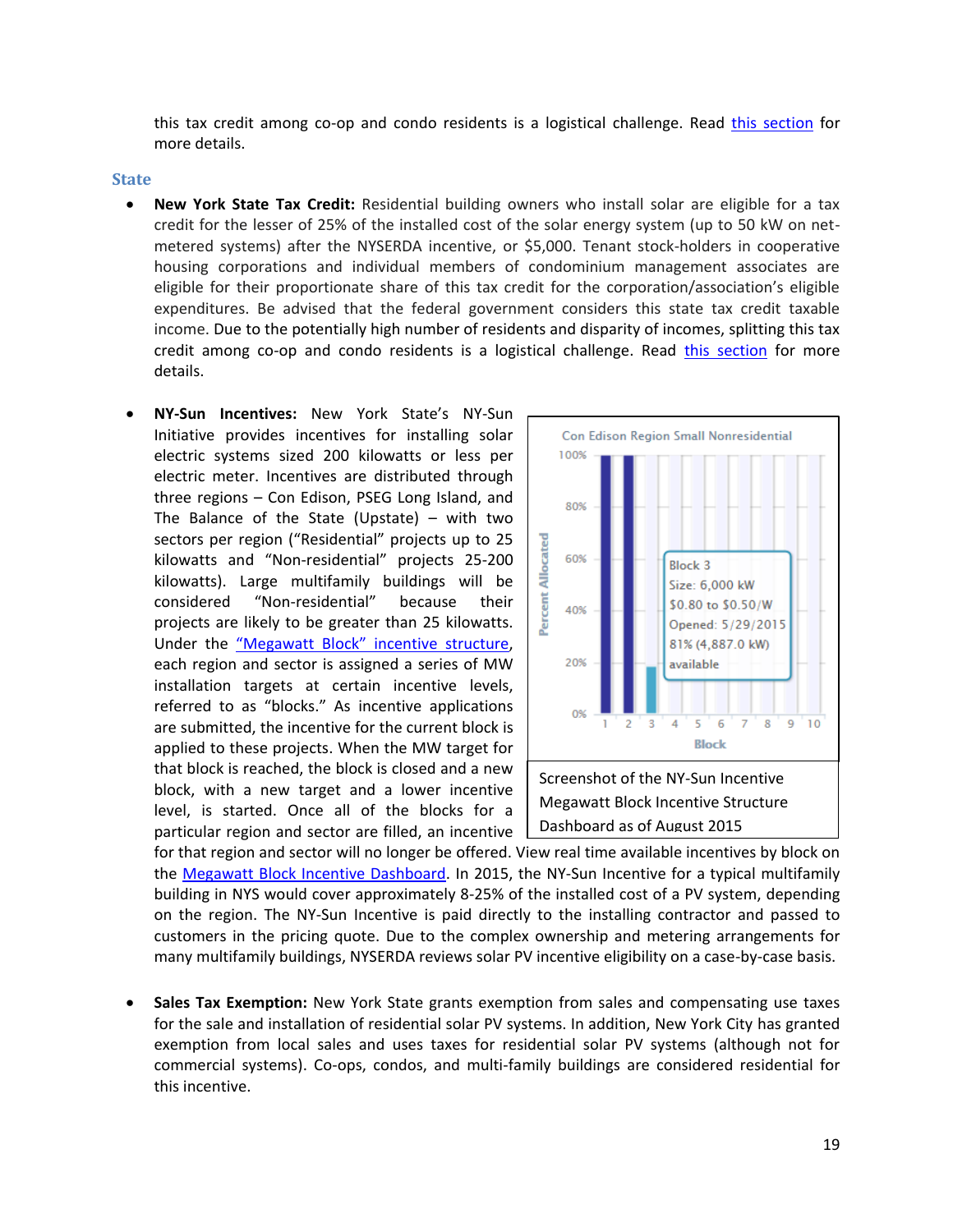#### <span id="page-19-0"></span>**New York City**

 **New York City Property Tax Abatement**: NYC building owners who place a solar energy system into service from January 1, 2014 through December 31, 2016 are eligible for a four-year Property Tax Abatement (PTA) of 5% per year of the installed cost of the system for 4 years (total of 20%) after the NY-Sun Incentive. Abatements are capped at \$62,500 per year or \$250,000 total. This tax abatement may not exceed one's property tax liability for any given year. For systems installed on condominiums, the tax abatement is to be divided among all tax lots within the building. For more information, visit: [NYC DOB Property Tax Abatement.](http://www.nyc.gov/html/dob/html/sustainability/solar_panels.shtml) **As an example**, the PTA calculation for a 25 kilowatt solar installation that costs \$112,500 and receives a \$22,500 incentive from NY-Sun Incentive would be:

#### **Example:**

\$112,500 Gross solar system cost - \$22,500 NY-Sun incentive \$90,000 Net cost after NY-Sun x 20 % NYC PTA percentage \$18,000 Total NYC PTA over 4 years  $\div$  4 Years \$4,500 NYC PTA Per Year for 4 years

#### <span id="page-19-1"></span>**Other**

- **Modified Accelerated Cost Recovery System (MACRS)**: The U.S. tax code allows for a tax deduction for the recovery of the cost of tangible property over the useful life of the property. Established in 1986, the [Modified Accelerated Cost Recovery System](http://www.seia.org/policy/finance-tax/depreciation-solar-energy-property-macrs) (MACRS) is the current depreciation method for most property, including qualifying solar energy equipment. A business' investments in solar are recovered, for tax purposes, over a specified time period through annual deductions according to the following schedule:
	- o **Year 1**: 20%
	- o **Year 2**: 32%
	- o **Year 3**: 19.20%
	- o **Year 4**: 11.52%
	- o **Year 5**: 11.52%
	- o **Year 6**: 5.76%

Since 2013, a 50% bonus depreciation in year 1 has been available, although it was scheduled to expire at the end of 2014 and received a retroactive extension in December 2014. The depreciation basis is typically 85% of the total installation costs. Because MACRS is a deduction, its actual value in each year will depend on the business's tax appetite and tax rate. IRS Publication 946 on how to depreciate property can be found [here.](http://apps.irs.gov/app/picklist/list/formsPublications.html;jsessionid=WWKhVVAu65hix9qbL1YNAg__?indexOfFirstRow=225&sortColumn=sortOrder&value=&criteria=&resultsPerPage=25&isDescending=false) For a multifamily building to take advantage of MACRS, it must be a business and clearly show that the solar power you are generating is for business use. Always consult a tax expert.

#### <span id="page-19-2"></span>**Financing and Ownership Models**

**PV financing methods can be placed into two categories: direct ownership and third-party ownership.**

- 1. **Direct ownership** financing allows customers to purchase and own PV systems through bank loans and other debt-based financing mechanisms, often with no upfront cost and repayment over a fixed term.
- 2. **Third-party ownership** models, in contrast, enable customers to lease a PV system or purchase the power produced from a third-party who is the legal owner of the system.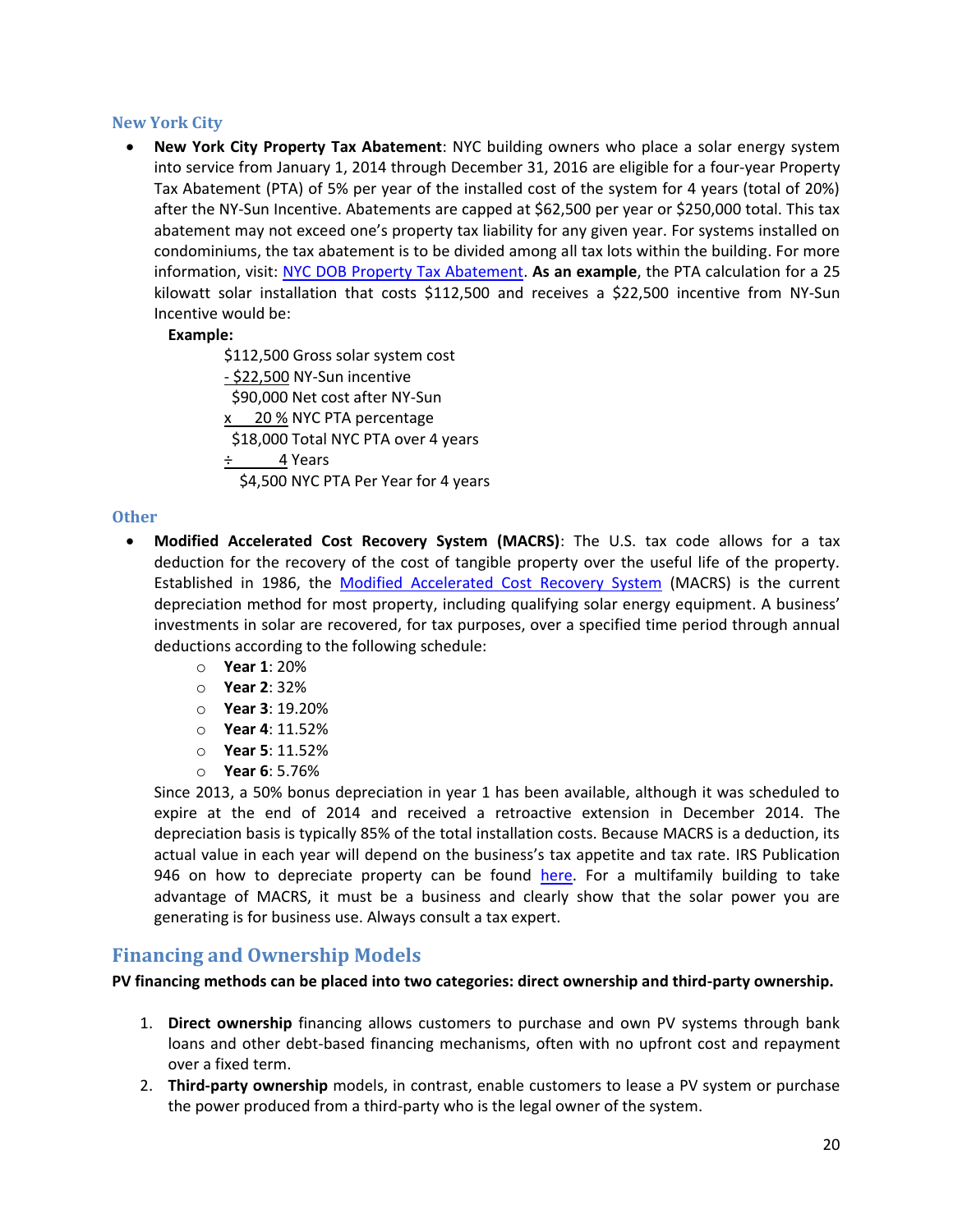Depending on the ownership structure of a multifamily building, financing can be one of the biggest challenges to installing solar. **There are generally fewer financing mechanisms available to multifamily buildings than small residential customers and larger commercial businesses.** Additionally, cooperatives and condominiums can sometimes have difficulties qualifying for loans, depending on the state of their finances.

#### <span id="page-20-0"></span>**Cash and Financing: Direct Ownership Models**

The simplest method of purchasing a solar PV system is to pay cash. **Although cash purchases require the highest out-of-pocket costs and thus the longest payback, it will generally provide the greatest savings and return on investment over the lifetime of the solar system** (25 years or more) because there is no loan interest to be paid. Other direct ownership mechanisms include Energize NY PACE Financing, traditional loans, and credit enhancement options offered by banks, credit unions, and public institutions, giving access to low cost financing for long-term payback periods.



**An increasing number of loan products are specifically designed for the purchase of solar PV systems and provide \$0-down financing**.

#### <span id="page-20-1"></span>**Energize NY PACE Finance**

**Property Assessed Clean Energy (PACE) finance is an innovative form of financing that offers an alternative to traditional equity or unsecured loans.** Under the PACE financing model, a property owner opts to pay for energy Improvements by authorizing the municipality where the property is located to add a special tax charge to the property for that purpose. **This means you can repay your solar financing conveniently on your property tax bill.** Originally created in California in 2008, PACE financing programs have been authorized by 31 U.S. states, including New York, to achieve statewide energy efficiency and renewable energy goals.

**In New York, the [Energy Improvement Corporation](http://energizeny.org/eic) (EIC) offers PACE financing via the [Energize New](http://commercial.energizeny.org/)  [York Benefit Finance Program](http://commercial.energizeny.org/) ("Energize NY PACE Finance") to eligible property owners in order to provide attractive financing for property improvements that lower energy consumption, including solar**. The program is available to multifamily buildings, as well as other types of commercial building. EIC is a local development corporation and a New York State nonprofit established specifically to assist municipalities and property owners achieve long-term energy savings and/or generate renewable power for use on site. See

#### **Energize NY PACE Finance offers several advantages to multifamily buildings looking to go solar:**

Financing eligibility is based on your property's potential energy savings (not on traditional credit)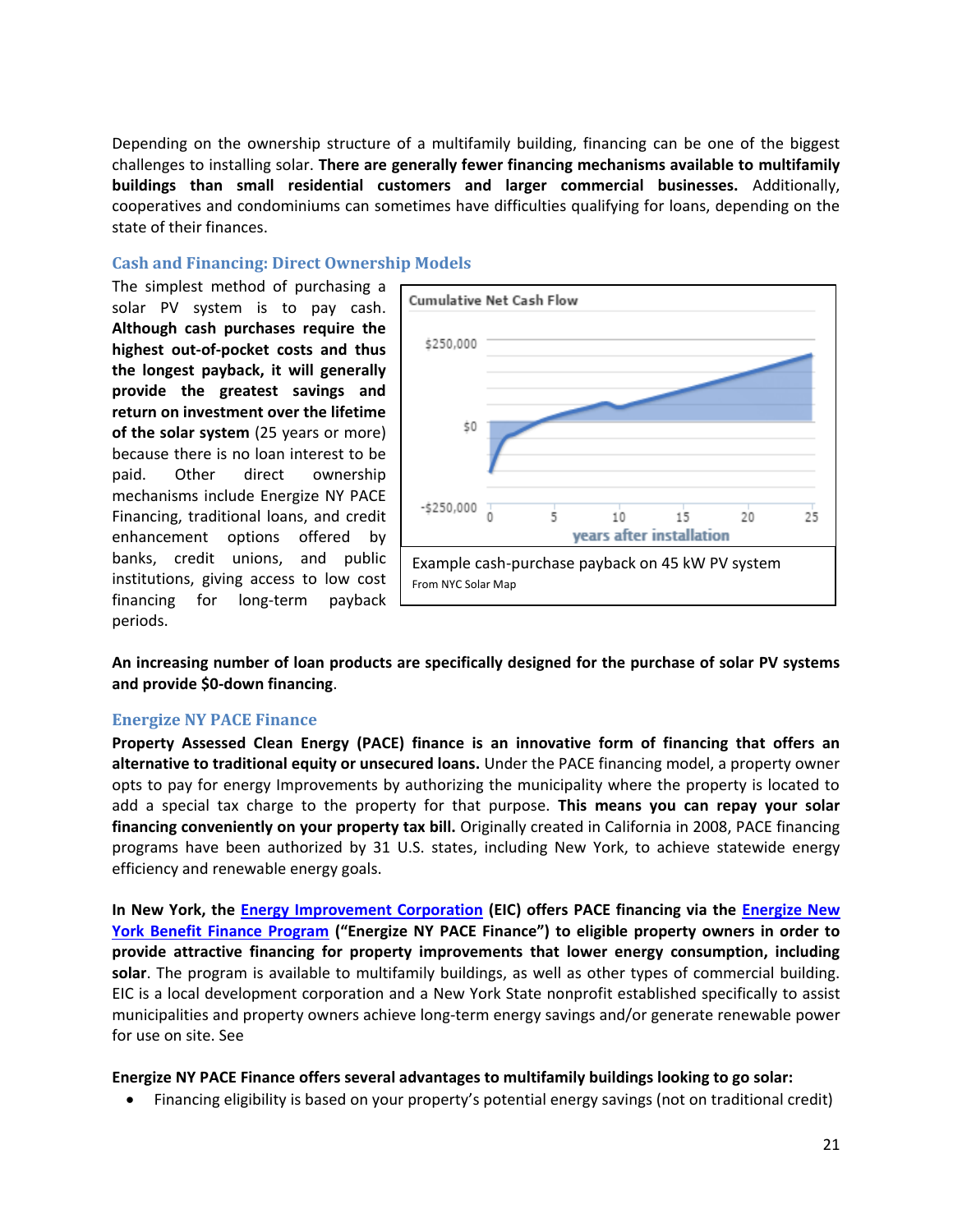- No down payment is required
- Your repayment obligation is attached to the property and transfers automatically to the new owner if your property is sold
- Up to 100% long-term financing at low interest
- Competitive rates of 4 to 6.5%, with flexible terms of 5-to-20-years, subject to market conditions
- Combines seamlessly with state and local energy incentive programs for additional savings
- The NY State PACE Finance mechanism that allows for loan repayment for energy-related building upgrades as a special tax charge right on your property tax bill

In addition to solar, Energize NY PACE Finance can finance clean energy projects including, insulation, efficient lighting, efficient heating or cooling, chillers, smart controls, energy storage, and combined heat and power.



To make Energize NY PACE Finance available to property owners, local municipalities must first enable the entire community through a local law, after which any eligible owner may receive financing for qualified energy Improvements. [Click here](http://commercial.energizeny.org/participating_municipalities) to see if your municipality participates. If not, you can [provide information about joining EIC](http://commercial.energizeny.org/municipality) to local municipal leaders.

Once your municipality has joined EIC to offer PACE financing through the Energize NY program, **you can use the following checklist to see if your building qualifies for financing**. If you answer "yes" to all below, you do!

- $\checkmark$  Estimated energy cost savings from your improvement is greater than the annual finance payments.
- $\checkmark$  Property's Loan-to-Value ratio is no greater than 80%.
- $\checkmark$  No bankruptcy within last 7 years.
- $\checkmark$  3-year history of timely property tax payments.
- $\checkmark$  The municipality where your project is located must be a member of the Energy Improvement Corporation. [See latest membership map.](http://commercial.energizeny.org/participating_municipalities)

To fill out a pre-application for financing online, visit [EnergizeNY.org.](http://www.energizeny.org/)

#### <span id="page-21-0"></span>**Leases and PPAs: Third-Party Ownership Models**

There are two primary solar PV third-party ownership models: solar leases and power purchase agreements (PPAs). In both cases, a third-party company will install, own, and maintain the solar equipment for the term of the agreement. Additionally, **a third-party owner can facilitate tax credit monetization**.

- **Solar lease** customers pay an agreed monthly fee to use the electricity produced by the system.
- **Power purchase agreement** (PPA) customers pay for the actual power produced at an agreed per-kilowatt-hour rate, which is typically fixed over the course of a long-term contract.

**Solar Leases and PPAs can be advantageous because they are designed to remove most, if not all, upfront costs to the customer, who sees immediate savings by paying a monthly rate lower than their previous energy costs**. In both cases, the third party remains the legal owner of the solar PV system,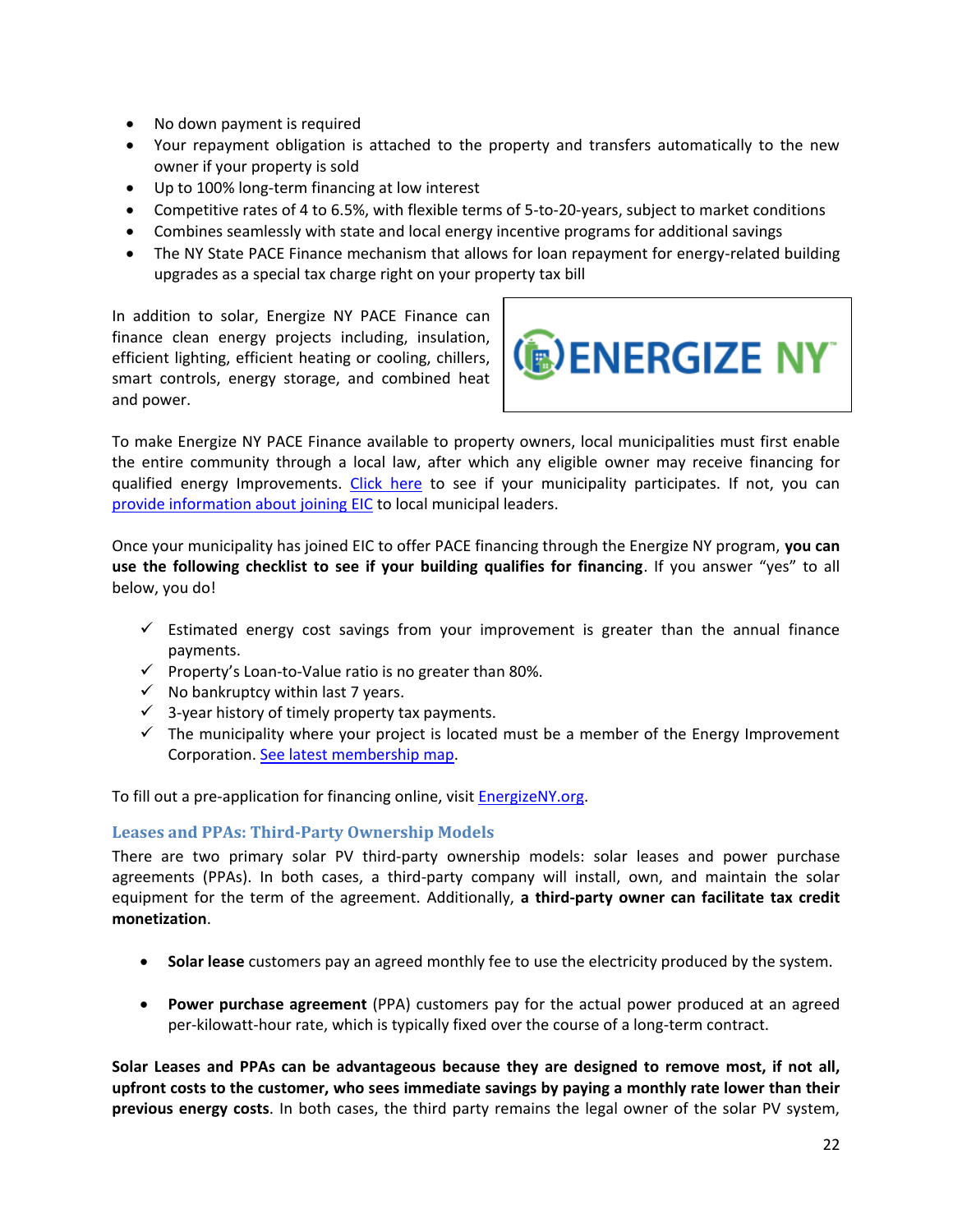which simplifies the incentive and tax benefits (removing the customer from the process), as well as maintenance and performance concerns. Many leases and PPAs include an option for the customer to purchase the solar PV system for a depreciated cost or return it to the third-party at the end of the term. **The use of a third-party owner for monetizing tax credits is commonly considered for co-ops and condos, which can have a difficult time monetizing the credits on their own.**

**While the primary upside of third-party ownership models is the lack of upfront cost and simplicity from the customer's perspective, the downside is that these models typically provide a lower return on investment than loans or cash purchases over the life of the solar PV system**. For example, a PPA might provide an electric rate that is several cents per kilowatt-hour lower than the utility rate, but it does not provide the "essentially free" energy of purchasing a solar system, once the investment is paid off. Additionally, because a third-party owner will monetize the [Federal Investment Tax Credit \(ITC\),](#page-17-3) the building is not able to take advantage of this tax credit directly (although some of its value will be incorporated into the per-kWh PPA rate or per-month lease rate paid by the building).

While solar leases and PPAs are potentially viable financing models for multifamily solar projects, system size is an important criterion. Many developers aim for a system size of at least 100 kW, which many multifamily buildings in New York State cannot support. While developers focus on larger-scale projects due to their cost effectiveness, these third party financing models may become more common in smaller scale projects as demand increases and the market grows.

#### <span id="page-22-0"></span>**Understanding Terms and System Performance**

As with any contract, it's important for multifamily buildings considering any financing option or thirdparty ownership model to fully understand the terms of the agreement, and that the expected performance of the PV system will deliver what is required to be financially viable. Some [common terms](http://www.cesa.org/assets/2015-Files/Homeowners-Guide-to-Solar-Financing.pdf) to understand include:

- **Buyout Options**: Many lease and loan financing contracts allow the customer to pay off the remaining balance as a lump sum after a certain point in the term of the agreement.
- **Contract Term:** Most third-party financing terms are 5-20 years, but the warranties of solar panels often extend to 25 years.
- **Escalation Clause:** Many contracts include a clause that increases the monthly payments over time to account for inflation or increases in energy prices.
- **Building Ownership Transfer Provisions:** It is important to note the allocation of obligations in the case of a transfer of building ownership.
- **Minimum Production Guarantees**: Because the value of solar leases and PPAs is based on the output of solar energy, many of these agreements include annual production guarantees. If the solar system produces less than the guarantee, the contract will typically require the third-party owner to compensate the customer on a per-kilowatt-hour basis.
- **Operations and Maintenance:** The third-party owner of a solar system typically covers operations and maintenance over the course of the contract term, but it is important to determine what the contracted responsibilities are.
- **Pre-Payment:** This option is similar to a buyout, but it often allows for a full pre-payment upfront to allow the customer the operations and maintenance benefits of third-party ownership without the monthly payments.
- **Production Estimates:** Because the value to a customer with a lease or PPA contract depends on the output of the system, it is important to closely examine the estimated production of the system.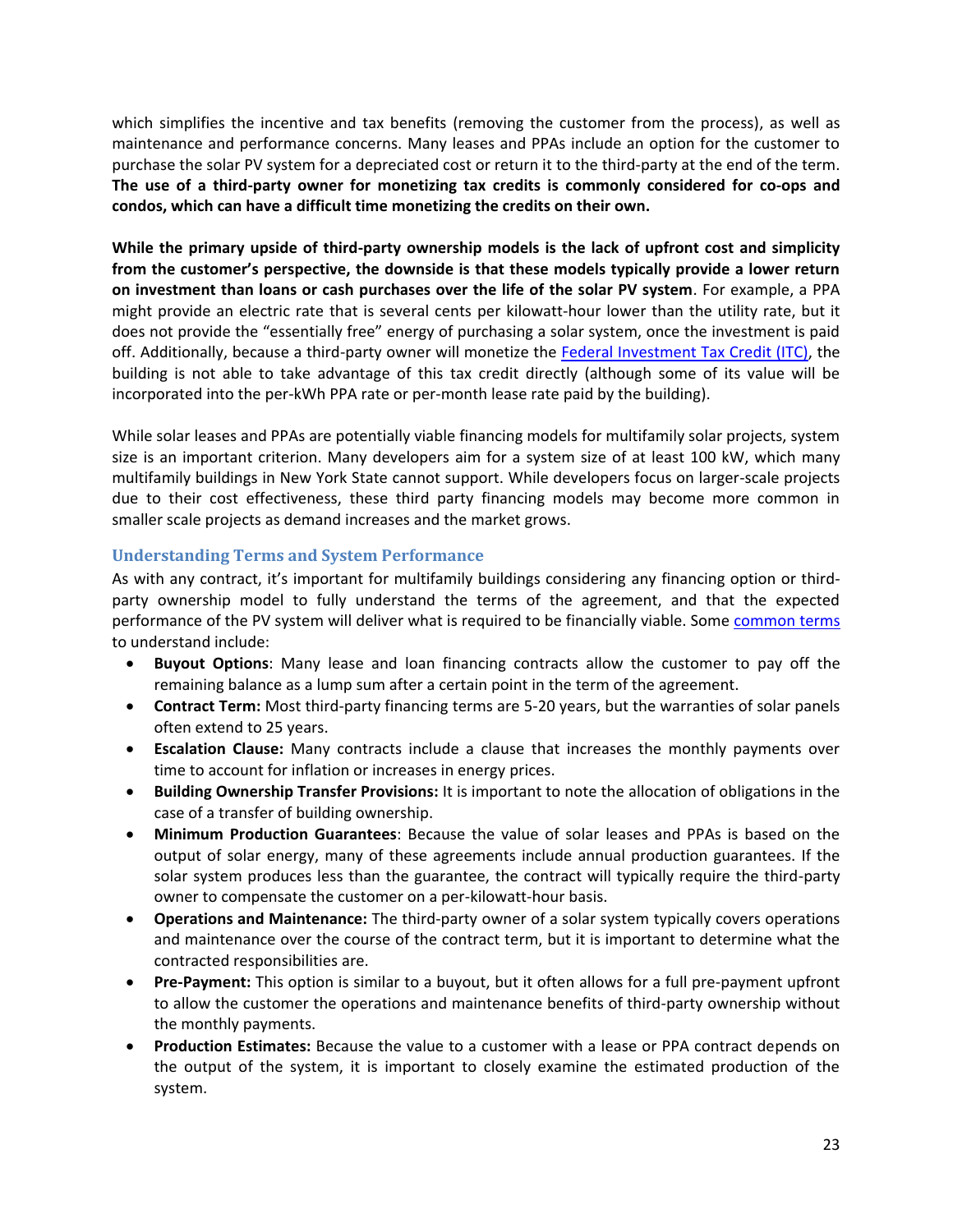**Utility Rate Projections:** Regardless of the financing or ownership model, many solar contractors will project savings based on a projected escalation of utility energy prices. Historically, this rate has been about 3% annually.

#### <span id="page-23-0"></span>**Combining Solar with Energy Efficiency**

While generating clean and renewable energy on your home provides cost savings and sustainability benefits, it is important to consider combining energy efficiency in tandem with going solar. Energy efficiency measures may include installing upgraded lighting, heating systems and insulation, or major appliances (TVs, air conditioners, refrigerators, and laundry machines) that consume less energy to do the same job. Often referred to as "low hanging fruit", energy efficiency measures are straightforward ways reduce energy consumption and costs, and will ensure that you get the maximum financial gains out of your solar PV system; with a smaller baseline energy footprint, your solar system will provide a higher percentage of your energy needs and costs.

To learn more about energy efficiency programs offered to multifamily buildings in New York, please visit [NYSERDA's Multifamily Performance Program \(MPP\) website](http://www.nyserda.ny.gov/Energy-Efficiency-and-Renewable-Programs/Multifamily-Performance-Program/Multifamily-Performance-Program.aspx).

## <span id="page-23-2"></span><span id="page-23-1"></span>**What Are the Steps to Installing Solar on My Building? Build a Coalition to Support Solar on Your Building**

Once you have determined that you can have solar on your building and there is sufficient space and energy load, the next step is to evaluate the level of interest in your building for installing a solar array. You can start with one-on-one conversations and move to an informal poll on a building message board or online listserv.

Your fellow residents are likely to have many questions, so you should share the information you have gathered, including this guide, and explain that more information will be gathered before any decisions are made. For example, **you will need a site evaluation and quote from a contractor before you can discuss financial investment and potential savings in detail, but you can use the NY Solar Map Launching in January of 2016) as a guide for rough estimations**. When discussing solar with fellow residents or issuing a poll, it is important to clearly lay out the potential benefits of solar:



**Kips Bay Tower** in Manhattan: 20-story condominium building. 54.28 kilowatt solar system provides 57,000 kWh per year.

An investment that can provide significant savings over time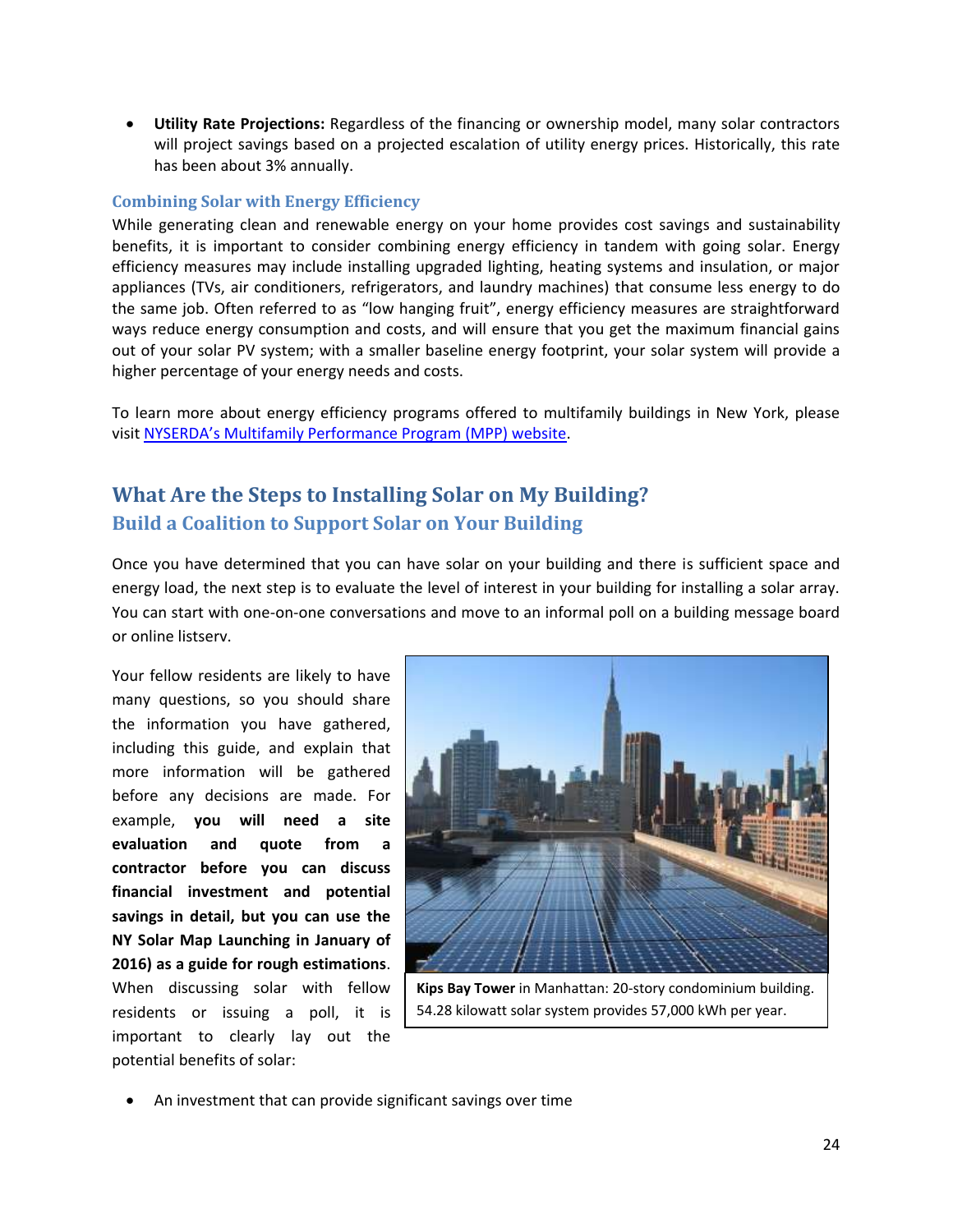- A hedge against fuel cost and electricity price changes
- A way to make the building "greener"
- A way to make the building more resilient to power outages, if combined with a battery back-up system

Different people will be more interested in some reasons than others, but most of all they will want to know the immediate financial impact and potential risks. As you may not have all of this information yet, you can offer to involve them in the information-gathering process if the building decides to reach out to contractors for an evaluation and quote.

Research has shown that people are up to 200% more likely to go solar if their neighbors have gone solar. Even if no buildings in your immediate vicinity have solar installed, one of the most effective ways of building support is to talk to residents of other multifamily buildings in your city or town who have.

If there is further support for pursuing solar, it is time to discuss the idea with your board or management company.

## <span id="page-24-0"></span>**How to Talk to the Board About Solar**

Once you have found there is support among residents for exploring solar power, it is time to discuss it with the building's board or management. Schedule a timeslot in a regularly scheduled board meeting. In advance, it is helpful to:

- 1. **Find a "solar champion" on the board**. This could be someone on the board who is particularly passionate about sustainability, or someone who understands the economic benefits of solar power. Having someone on the board who can explain the benefits of solar will help you make the case.
- 2. **Lay out your building's case for solar**. Prior to the meeting, it may be helpful to prepare a presentation that outlines what you have found in your investigation so far, explaining potential benefits and risks. Include a list of resources so that board members can do follow up research after the meeting.
- 3. **Prepare to deal with dissent**. Some board members will likely be skeptical of your proposal. They may have the perception that solar is too costly or that there are too many risks associated with construction on the roof. It is important to remember that questions like these are legitimate and should be answered with data whenever possible. If you do not yet have data available on potential savings from a solar array on your roof, you can explain that there are potential savings that may be worth exploring. Most solar installation contractors will perform site assessments free of charge. CUNY's Solar Ombudsmen are also available to answer questions at [nysolar@cuny.edu.](mailto:nysolar@cuny.edu?subject=Multifamily%20Solar%20Question)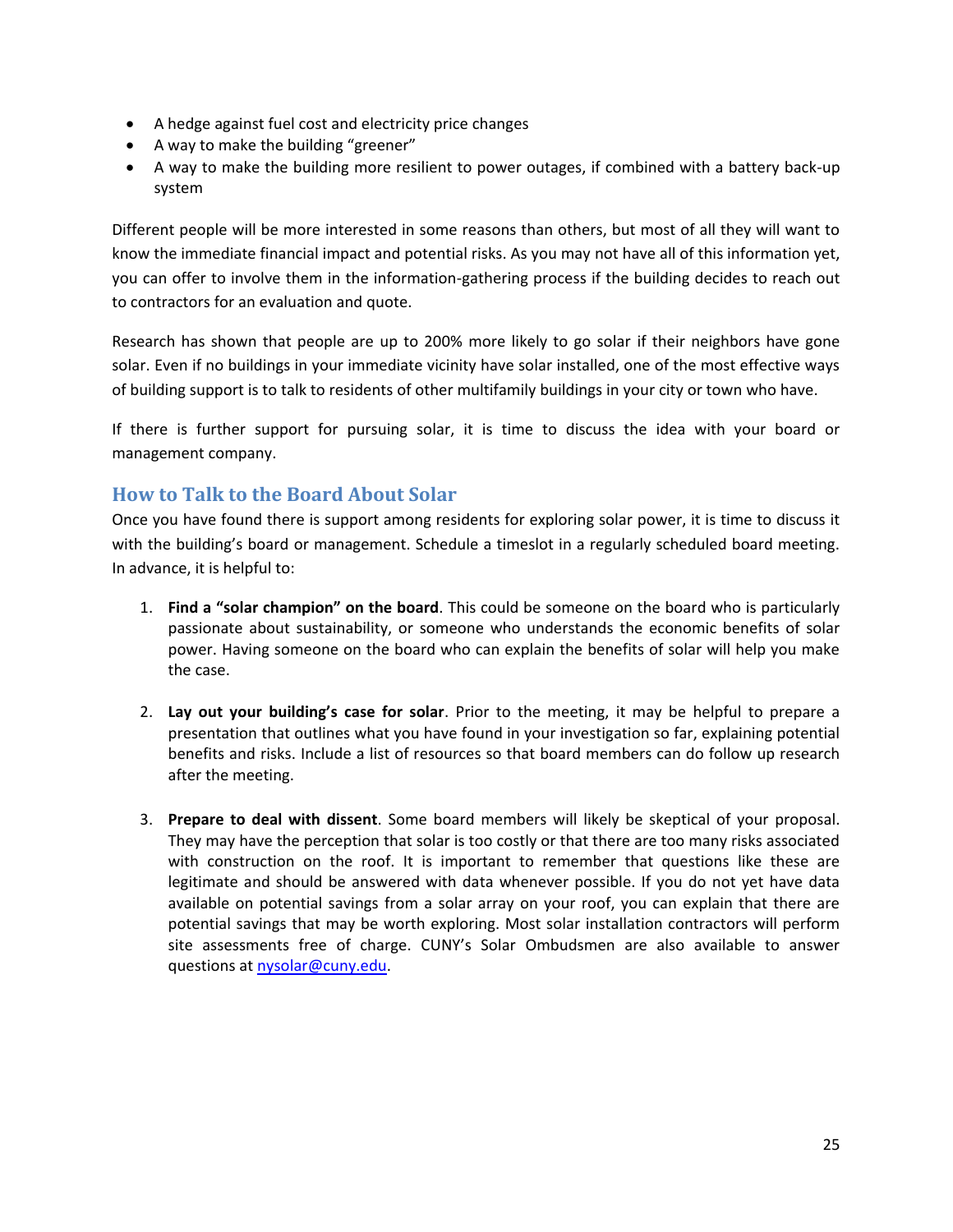## <span id="page-25-0"></span>**Contact a Solar Installer to Perform a Site Assessment and Provide a Quote**

If the board or management company decides to pursue solar, the next step is to engage a contractor to perform a site assessment. This assessment may be done partially through aerial imagery, such as the NY Solar Map, but will likely also involve an in-person visit to your roof. **The contractor will evaluate the structure and your energy bills to evaluate whether solar is technically feasible, taking into account** 

**available space and potential shading, and economically beneficial.** Once they have performed a site assessment, they will be able to provide quotes and potential [financing options,](#page-19-2) including \$0-down power purchase agreements, leases, and loans. **It is typically recommended to get at least 3 quotes before choosing a contractor.**

#### <span id="page-25-1"></span>**How to Select a Contractor:**

1. **Evaluate the list of Participating Installers**  for the NY-Sun Incentive Program. This [list,](http://ny-sun.ny.gov/Get-Solar/Find-A-Solar-Electric-Installer.aspx) which can be narrowed by county, includes all contractors who are eligible to provide incentives from New York State's NY-Sun Program, which supports solar in New York.



- 2. **Examine other certifications and qualifications**. To be listed as a Participating Installer for the NY-Sun Incentive Program, contractors must have a certification from the North American Board of Certified Energy Practitioners (NABCEP), the International Brotherhood of Electrical Workers (IBEW), or Underwriters Laboratories (UL). [NABCEP](http://www.nabcep.org/) is the most widely recognized certification organization for North American solar professionals, and the NY-Sun Eligible Installer List will indicate whether the contractor has NABCEP-certified personnel.
- 3. **Evaluate contractors' geographical location**. You may find that once you have clicked on your county to narrow the NY-Sun Eligible Installer List, many contractors will be listed as working from offices that are far from your location. Some installers have a wide geographic scope, while others may not, so it is important to determine if contractors you reach out to will serve your area. It is also beneficial to evaluate the number of installations and amount of experience they have in the multifamily sector, particularly on buildings in your region. Different cities and towns across the state have unique permitting requirements and processes that may be challenging for solar contractors to navigate if they do not have experience with them.
- 4. **Ask the right questions**. The U.S. Department of Energy produced a [consumer guide](https://www1.eere.energy.gov/solar/pdfs/43844.pdf) to solar that includes a list of common questions to ask installers:
	- What experience and certifications do you have?
	- How long have you been in business?
	- What do you know about zoning, electrical requirements, and codes?
	- Are your installers NABCEP certified?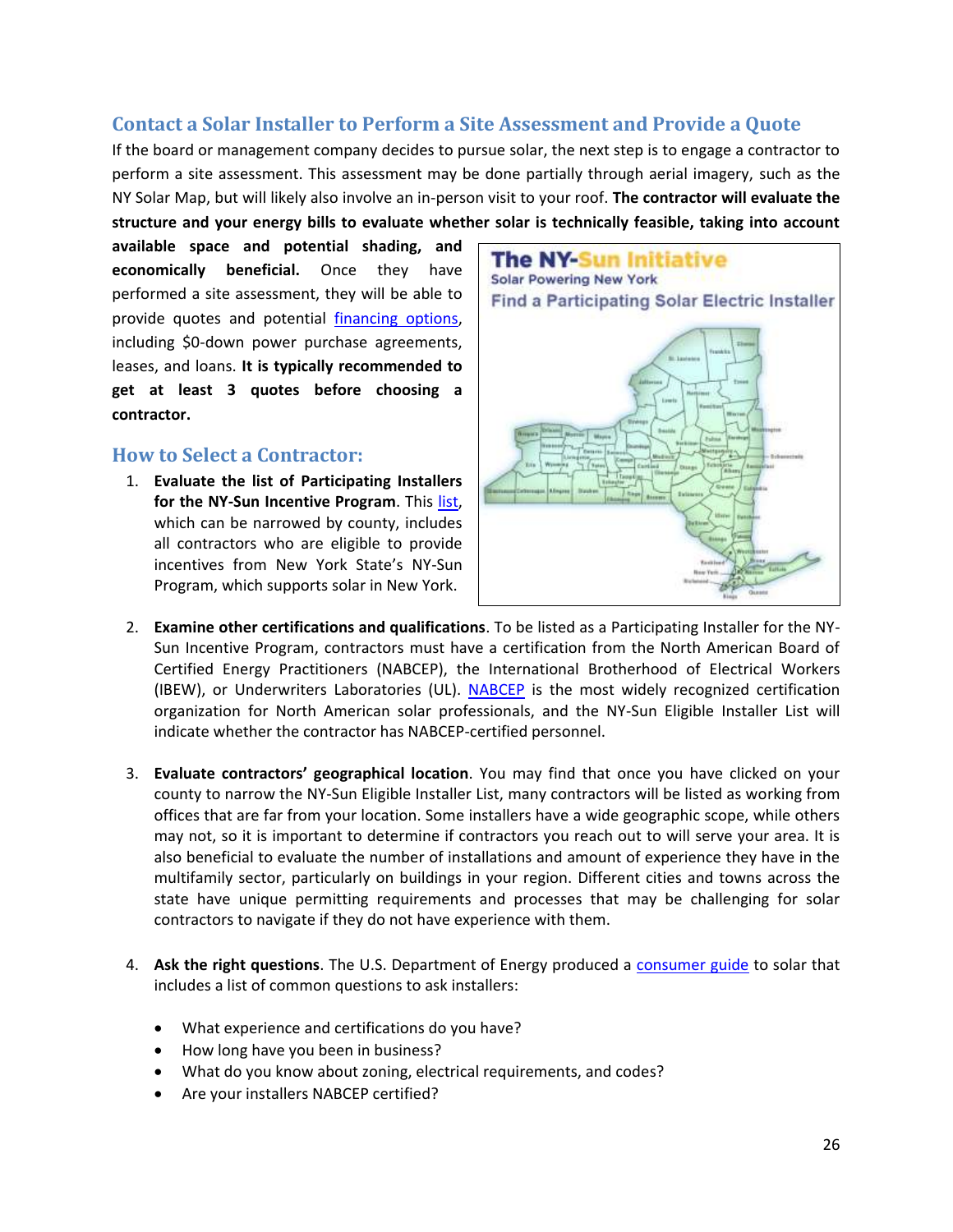- Do you handle paperwork for federal and state incentives?
- Do you offer maintenance service?
- Are you a member of any solar trade organization, such as the Solar Energy Industries Association?
- What warranties do you offer and what do they cover?
- What payment options do you offer?
- Do you offer packaged systems?

Additionally, it may be useful to ask specific questions related to multifamily buildings:

- What experience do you have working on multifamily buildings?
- What financing options do you offer?
- Are you qualified to offer PACE financing through Energize NY?
- What are the pros and cons of your third-party ownership options and direct-ownership options?
- Does your firm file for permits with the local jurisdiction's department of buildings or does it use a sub-contractor? How much experience do you have in this regard?
- Do you offer solutions for constrained roof space (if applicable), such as special mounting or high-efficiency panels?
- 5. **Ask for References**. Previous customers are often a good indicator of a contractor's level of customer service and satisfaction. Do not hesitate to ask for specific references, particularly references for other multifamily buildings the contractor has worked on.
- 6. **Get Multiple Quotes**. In order to feel confident in your contractor selection, it is advisable to solicit at least 3 quotes. By speaking with multiple installers, you may come across certain challenges or solutions that would not have been apparent with a single bid.

#### <span id="page-26-0"></span>**Be Prepared for Bumps in the Road**

Once you reach out to a solar contractor and receive a site evaluation, you may receive the unfortunate news that your building is not as well suited to solar as you had thought. Before you give up on your goal, consider the following:

- 1. **Ask the contractor about combining a solar installation with energy efficiency measures**. Many "low-hanging fruit" energy efficiency measures have a quicker payback time than solar and combining them can reduce the overall payback time of your investment. Energy efficiency measures can be incorporated into [Energize NY PACE Financing.](#page-20-1)
- 2. If your building decides to pursue energy efficiency on its own, **NYSERDA's [Multifamily](http://www.nyserda.ny.gov/Energy-Efficiency-and-Renewable-Programs/Multifamily-Performance-Program/Multifamily-Performance-Program.aspx)  [Performance Program \(](http://www.nyserda.ny.gov/Energy-Efficiency-and-Renewable-Programs/Multifamily-Performance-Program/Multifamily-Performance-Program.aspx)MPP) offers expertise, technology and incentives to permanently improve a multifamily building's energy performance through proven technologies**.
- 3. **If a solar PV system is unfeasible, ask the contractor about a solar thermal system.** Solar thermal systems use energy from the sun to provide the building with hot water, rather than electricity. On some buildings, these systems can work better than solar PV.